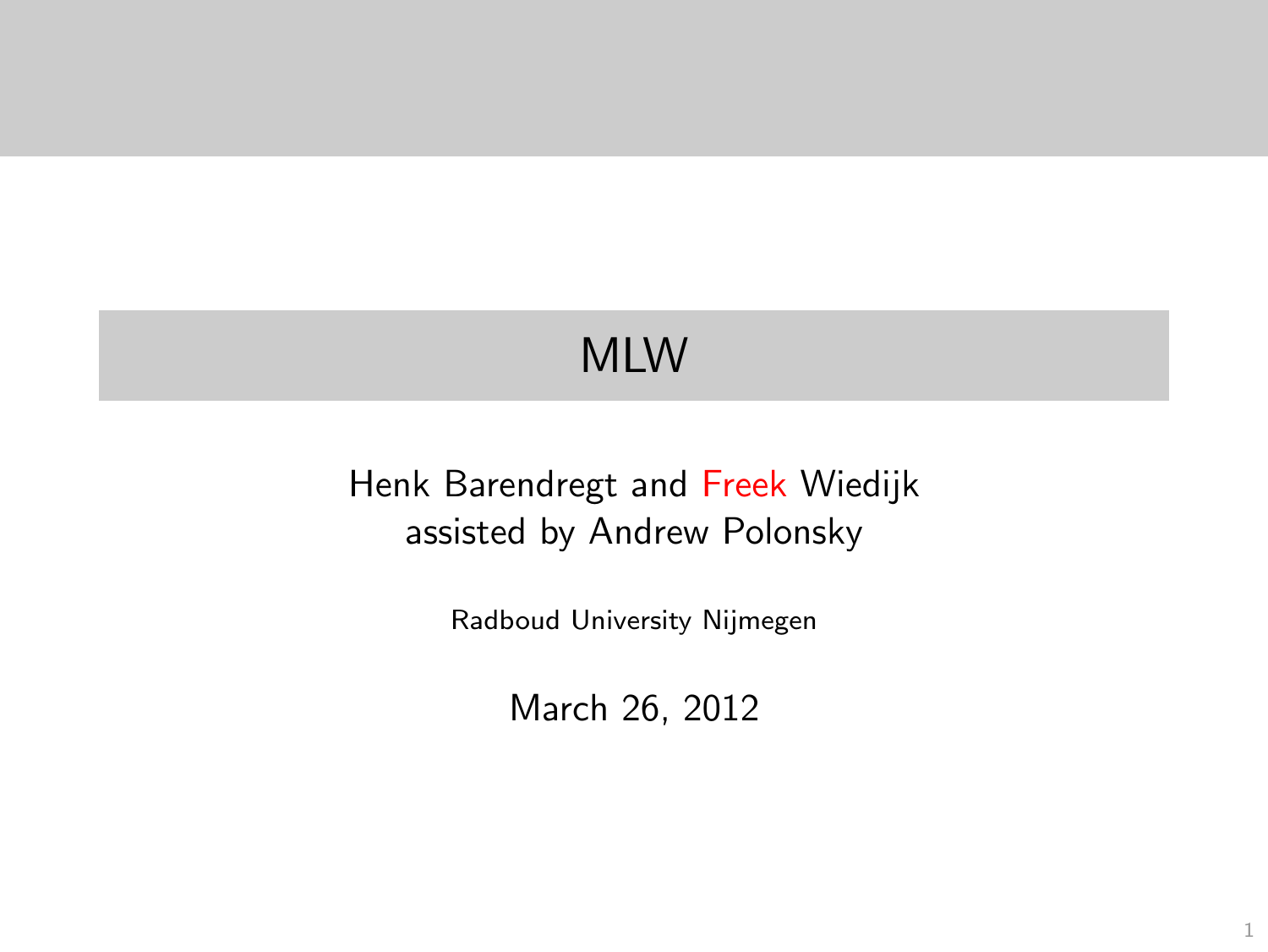# <span id="page-1-0"></span>inductive types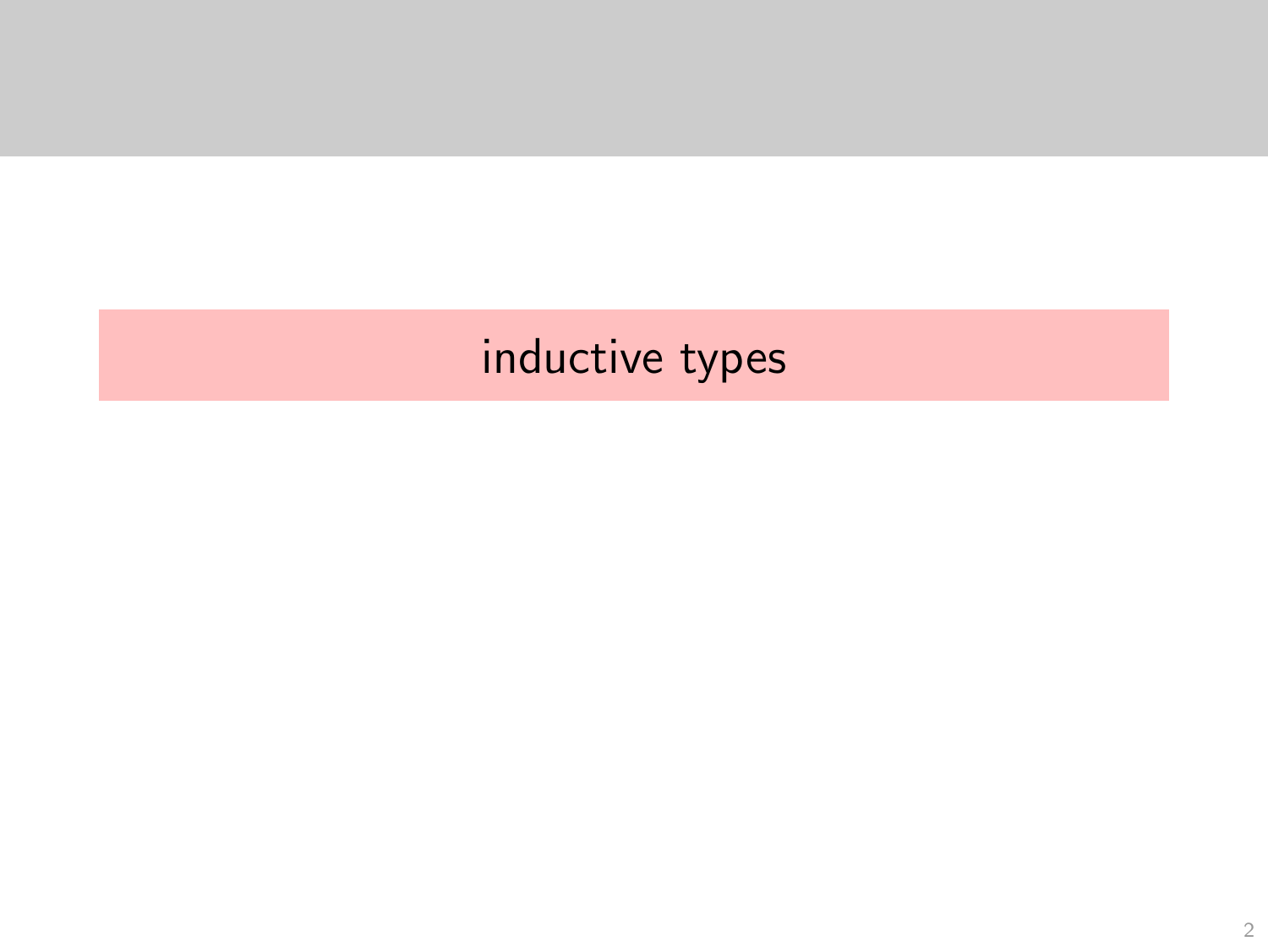#### inductive types

 $=$  types consisting of closed terms built from 'constructors'

 $0$  : nat suc : nat  $\rightarrow$  nat

 $nat = \{0, succ 0, succ (succ 0), succ (succ (succ 0)), ... \}$ 

leaf : tree  $node : tree \rightarrow tree \rightarrow tree$ 

<span id="page-2-0"></span>tree  $=$  {leaf, node leaf leaf, node (node leaf leaf) leaf, ... }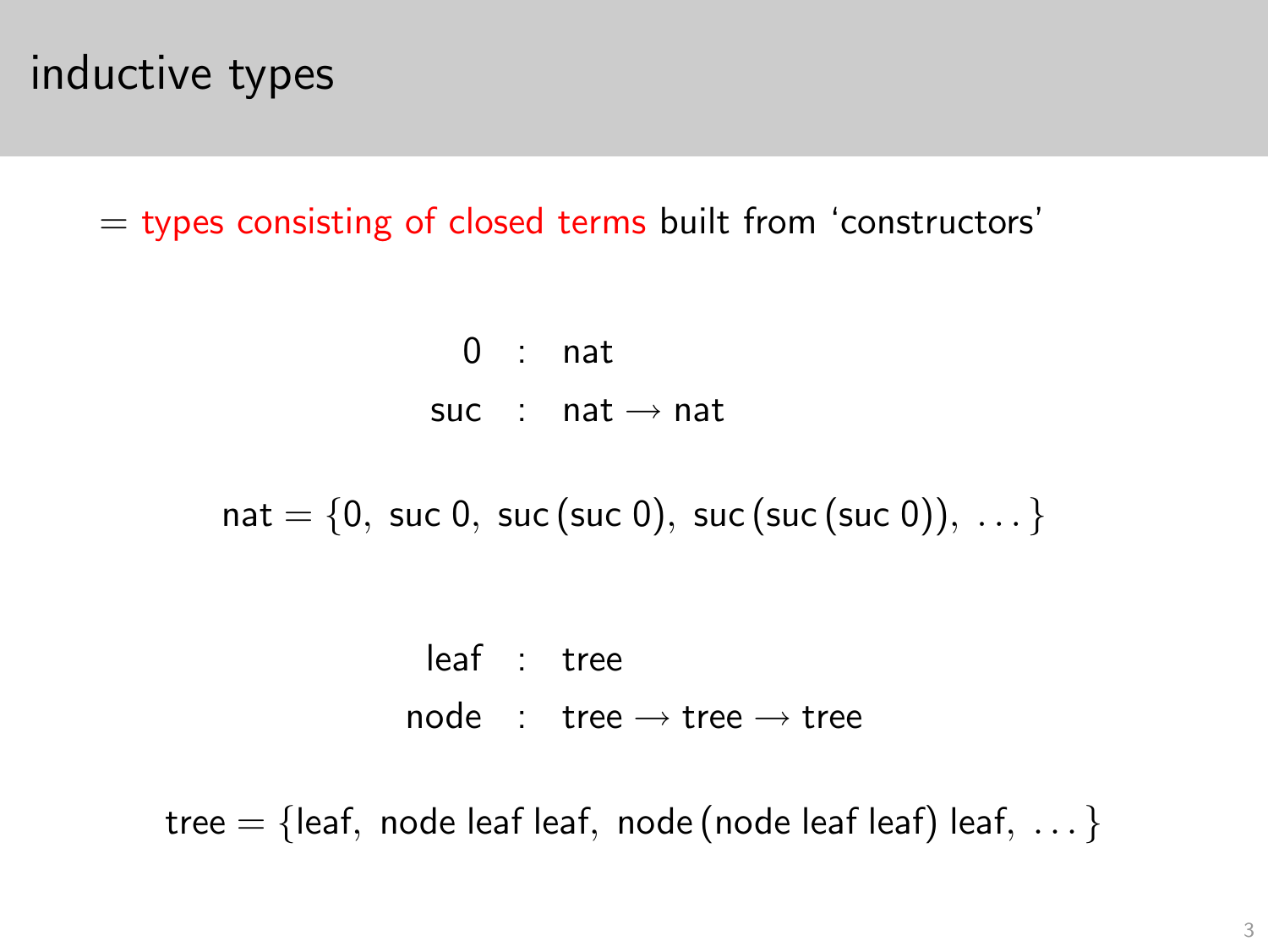#### terms as data structures

the term:

#### node (node leaf leaf) leaf

<span id="page-3-0"></span>corresponds to the tree data structure:

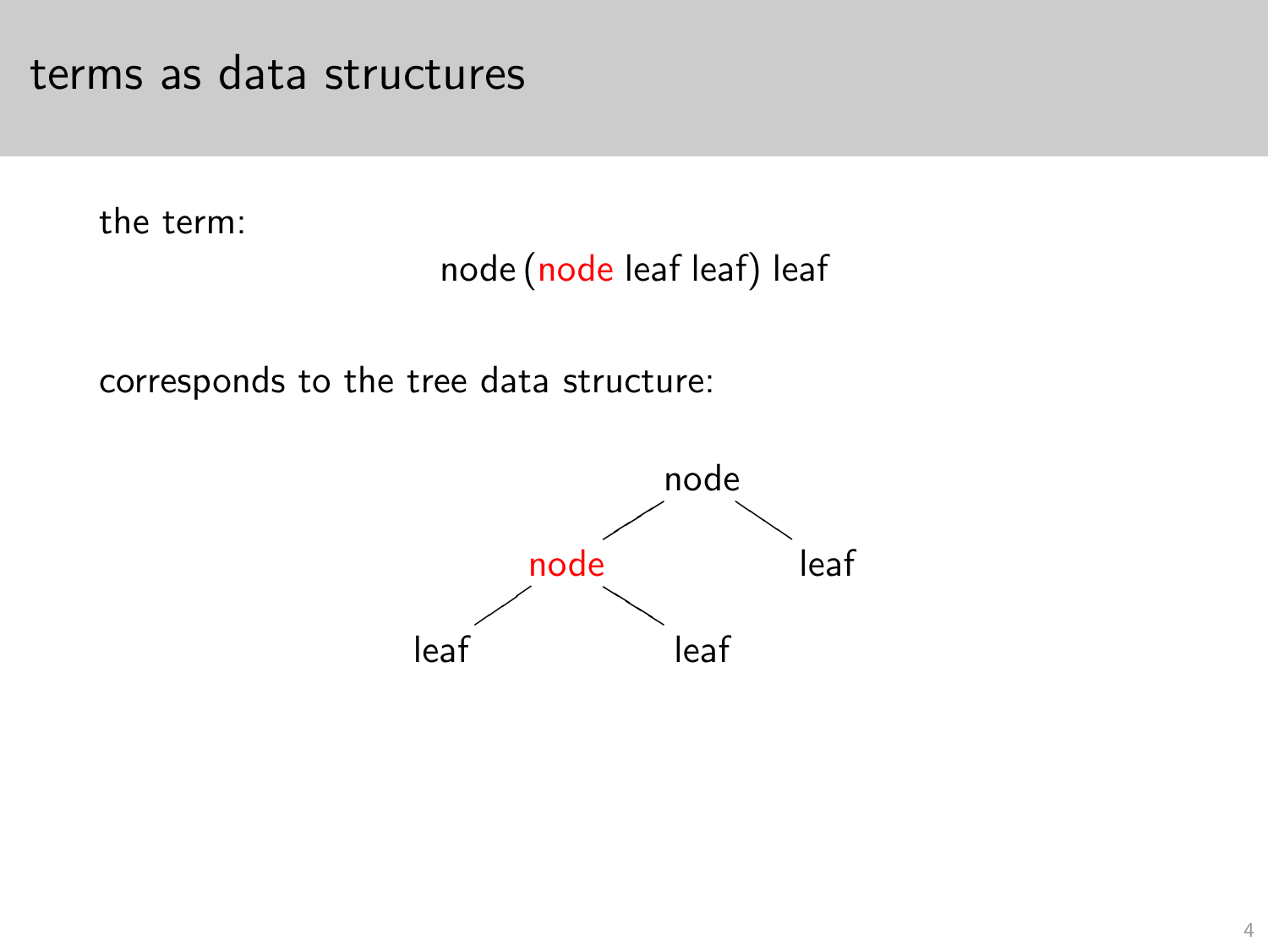# constructors can have arguments

pair : 
$$
A \rightarrow B \rightarrow \text{prod } AB
$$
  
prod  $AB = \{\text{pair } ab \mid a \in A, b \in B\}$ 

<span id="page-4-0"></span>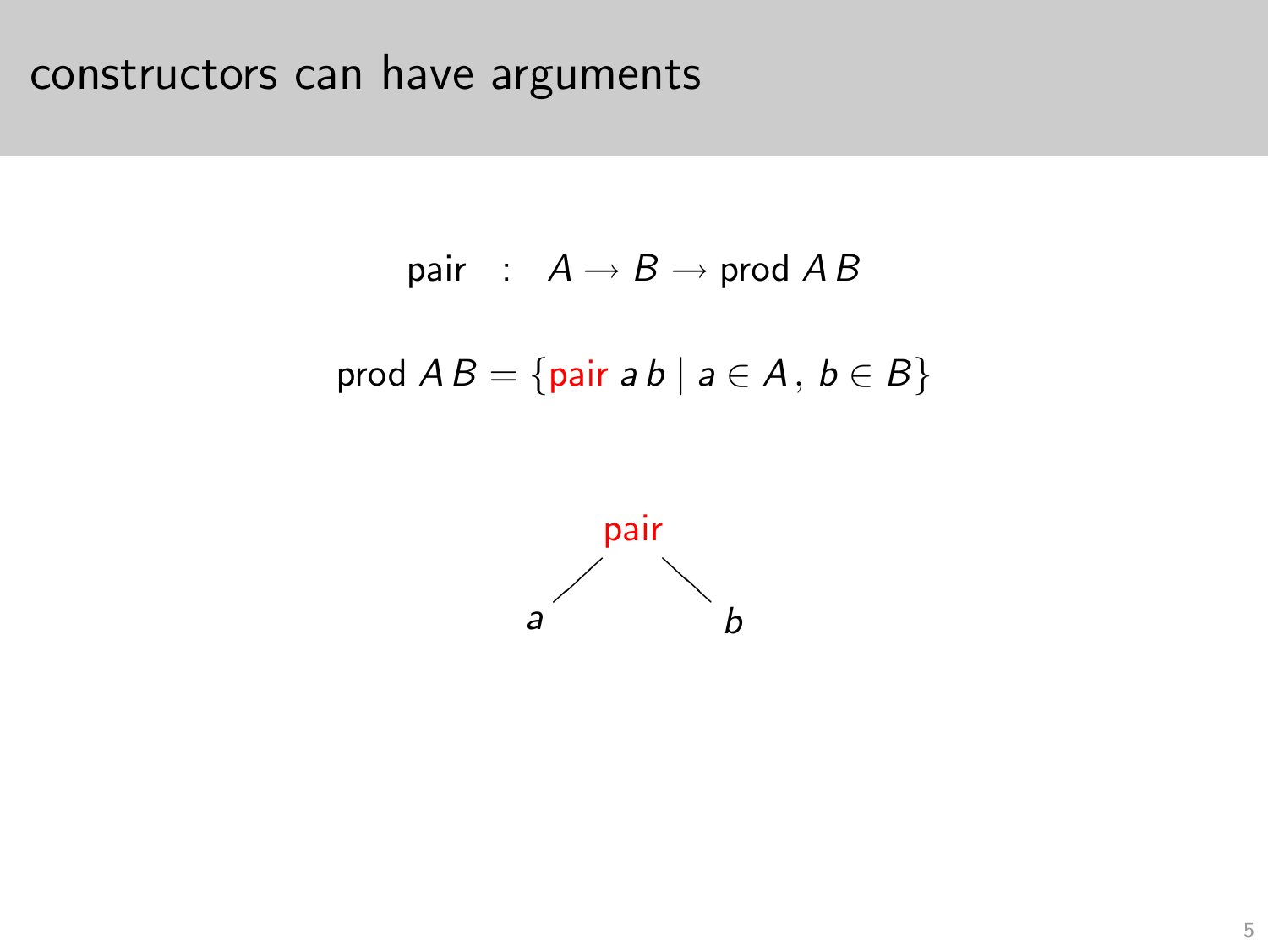#### ... and the disjoint union

inl :  $A \rightarrow$  sum  $AB$ inr :  $B \rightarrow$  sum A B

<span id="page-5-0"></span>sum  $AB = \{ \text{inl } a \mid a \in A \} \cup \{ \text{inr } b \mid b \in B \}$ 

$$
\begin{array}{ccc}\n\mathsf{inl} & & \mathsf{inr} \\
\mid & & \mid \\
a & & b\n\end{array}
$$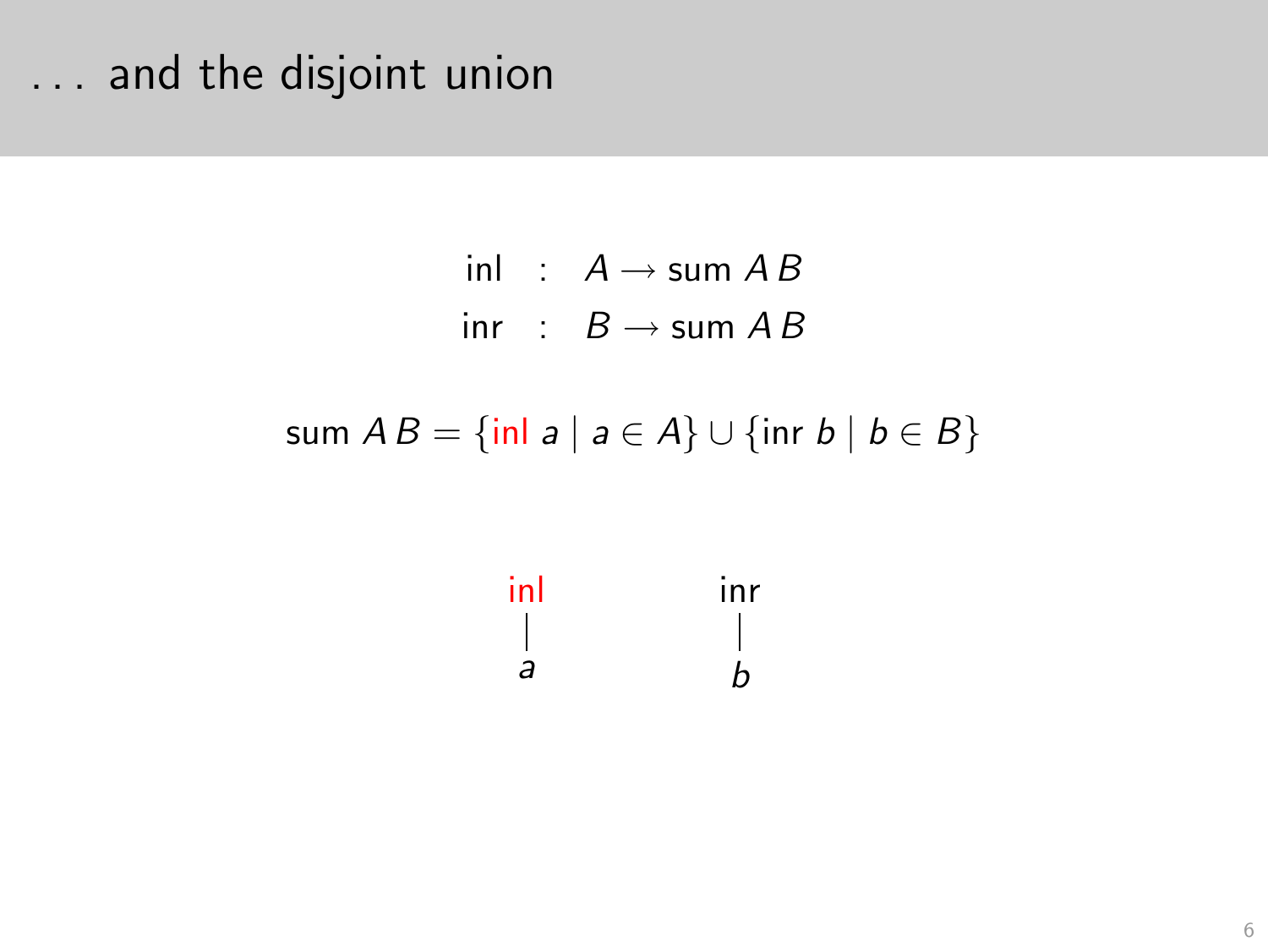### inductive types can be finite

| true  | bool |
|-------|------|
| false | bool |

$$
\mathsf{bool} = \{\mathsf{true},\mathsf{false}\}
$$

• : unit

unit =  $\{ \bullet \}$ 

<span id="page-6-0"></span> $empty = \}$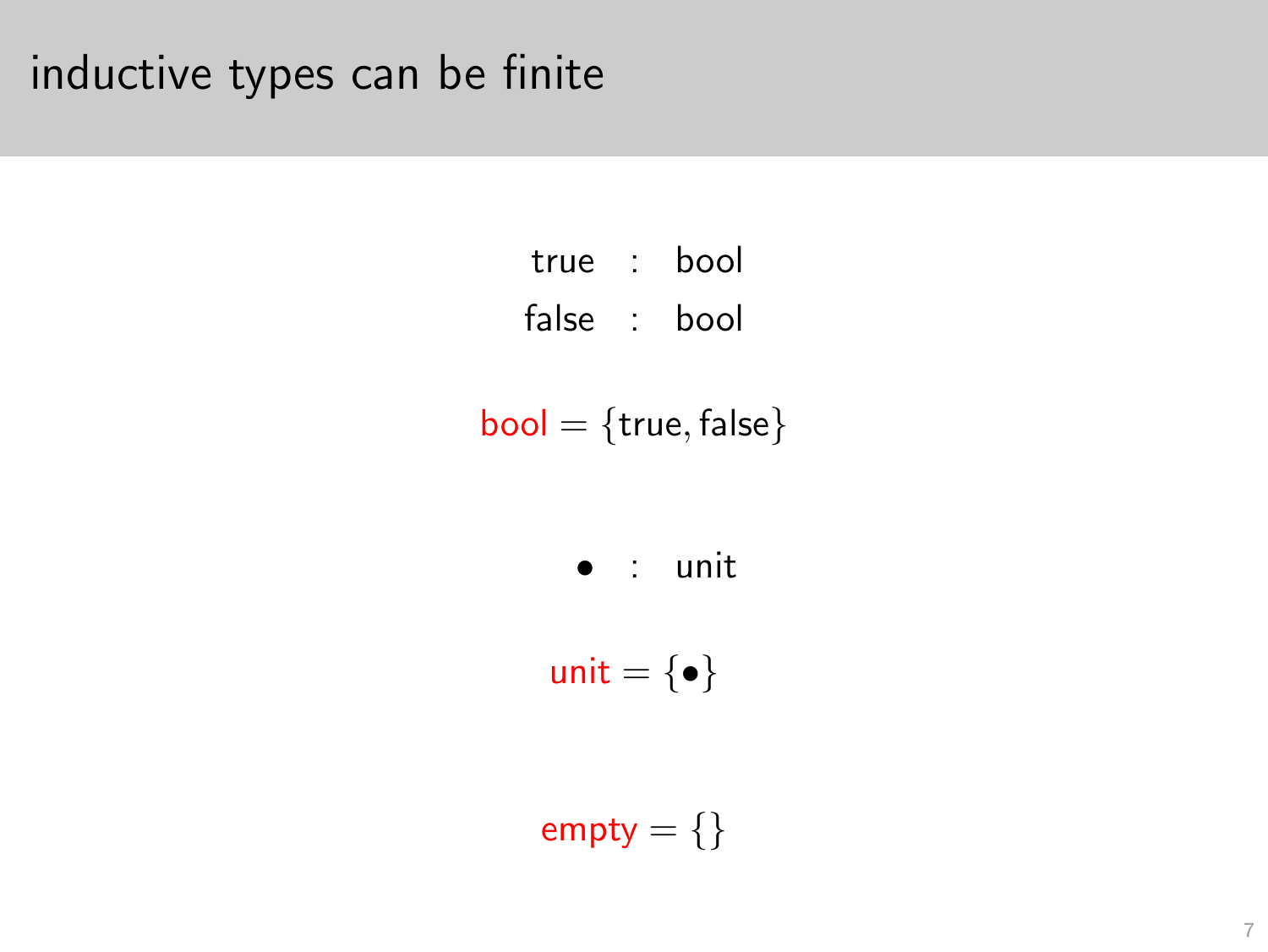#### two kinds of true and false

| true  | bool |
|-------|------|
| false | bool |

 $bool = {true, false}$ 

• : True

True =  $\{ \bullet \}$ 

<span id="page-7-0"></span> $False = \{\}$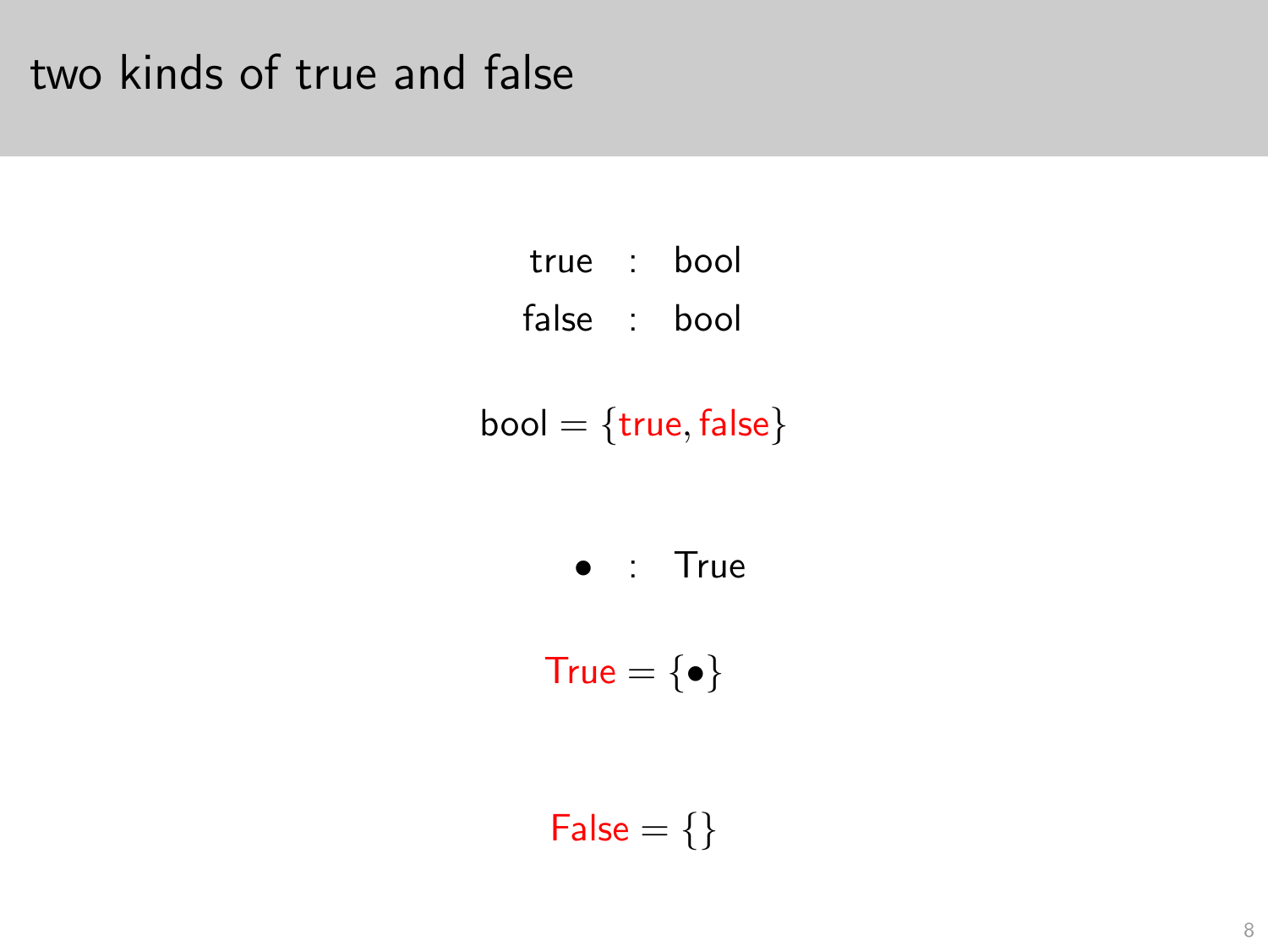#### lists



<span id="page-8-0"></span>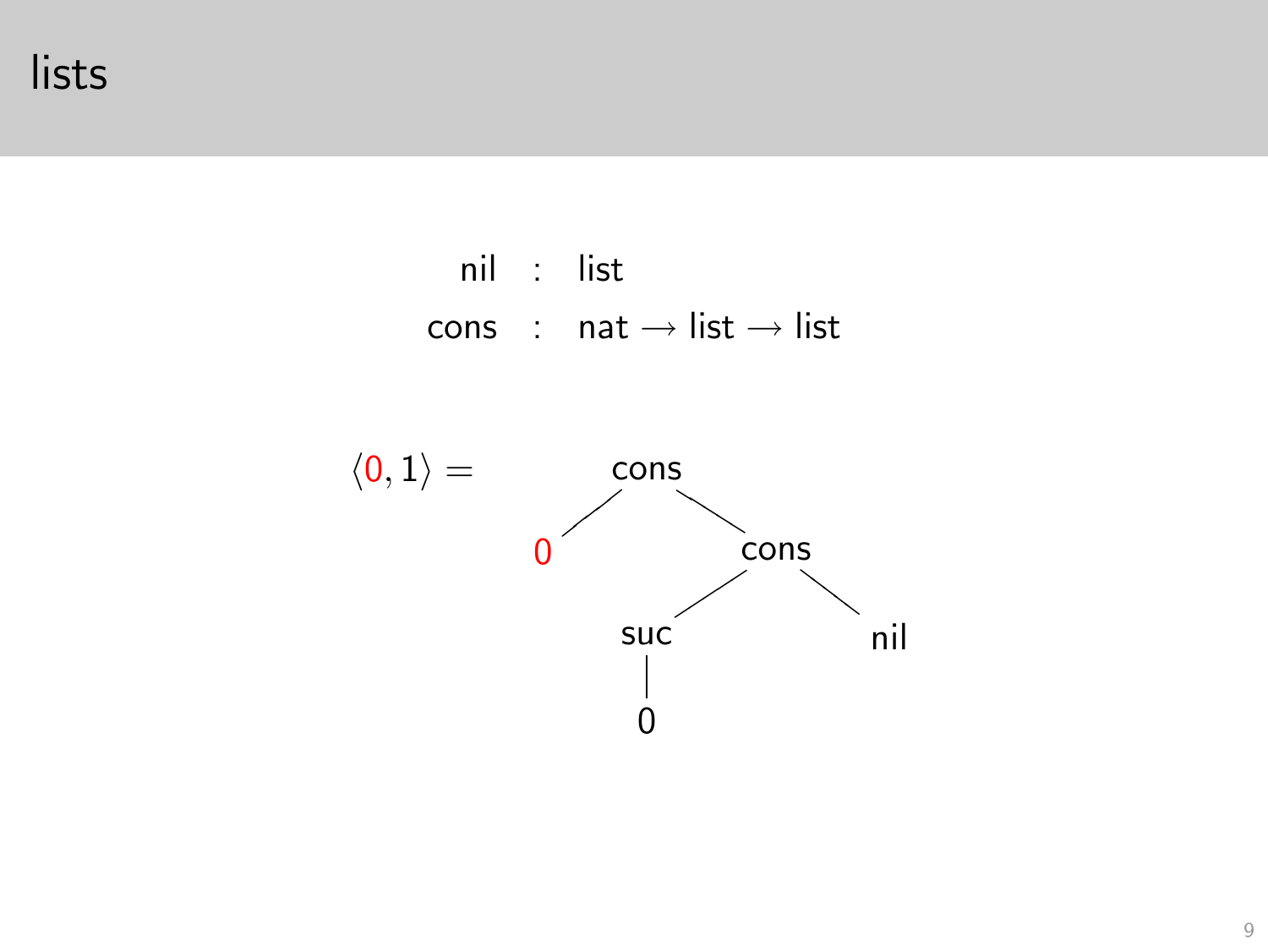#### inductive predicates

 $=$  dependent inductive types

 $\mathsf{I}$  e\_refl :  $\mathsf{\Pi}$  n : nat. le n n le\_suc :  $\Box n$  : nat.  $\Box m$  : nat. le  $n \rightarrow \Box e$  n (suc m)

<span id="page-9-0"></span>proof of  $0 \leq 1$ :

 $le\_suc 00 (le\_refl 0)$  :  $le 0 (suc 0)$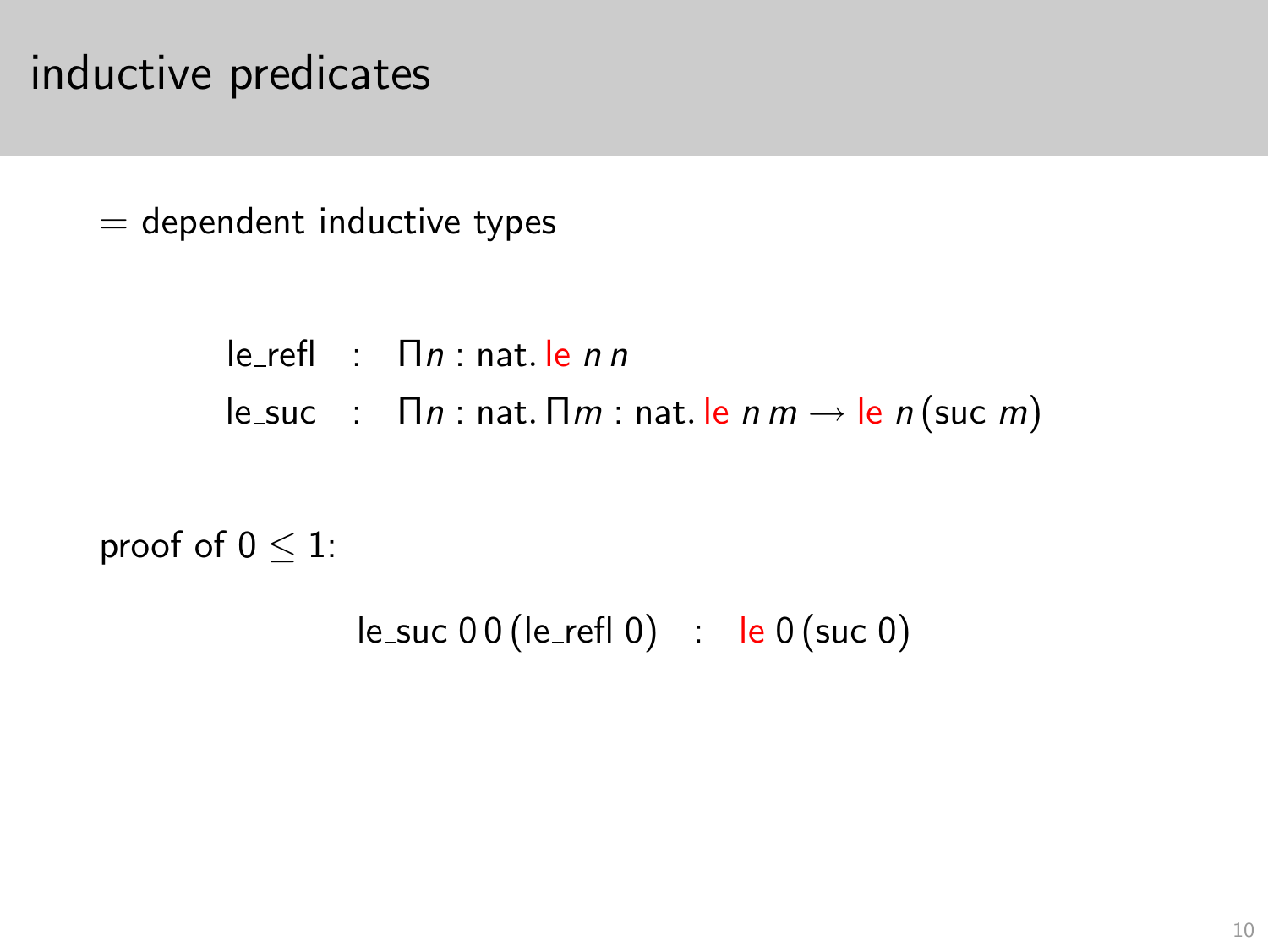#### Leibniz equality

eq :  $\Box a : * a \rightarrow a \rightarrow *$ eq\_refl :  $\prod a : * \prod x : a$ . eq  $a x x$ 

$$
eq AMN = \begin{cases} \{eq\_refl \text{ } AMM\} & \text{ if } M = N \\ \{\} & \text{ if } M \neq N \end{cases}
$$

<span id="page-10-0"></span>eq A M N inhabited  $\iff M = N$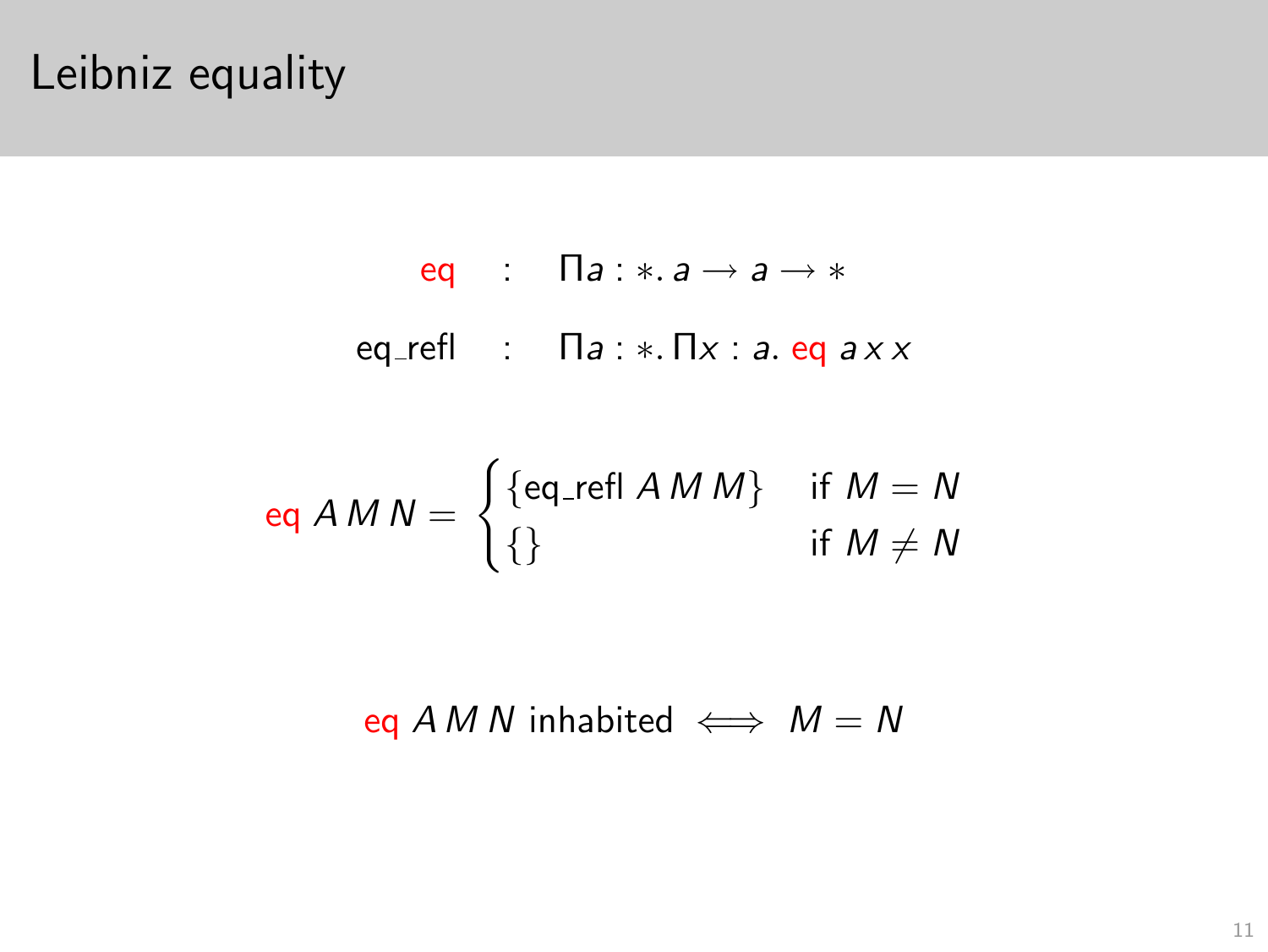### defining inductive types

**n** impredicative definitions

does not work well

 $0 \neq 1$  not provable induction principle not provable

**n** hardwired into the foundations

 $0 \neq 1$  is provable induction principle is provable

<span id="page-11-0"></span>inductive types are primitive like  $\lambda$  and  $\Pi$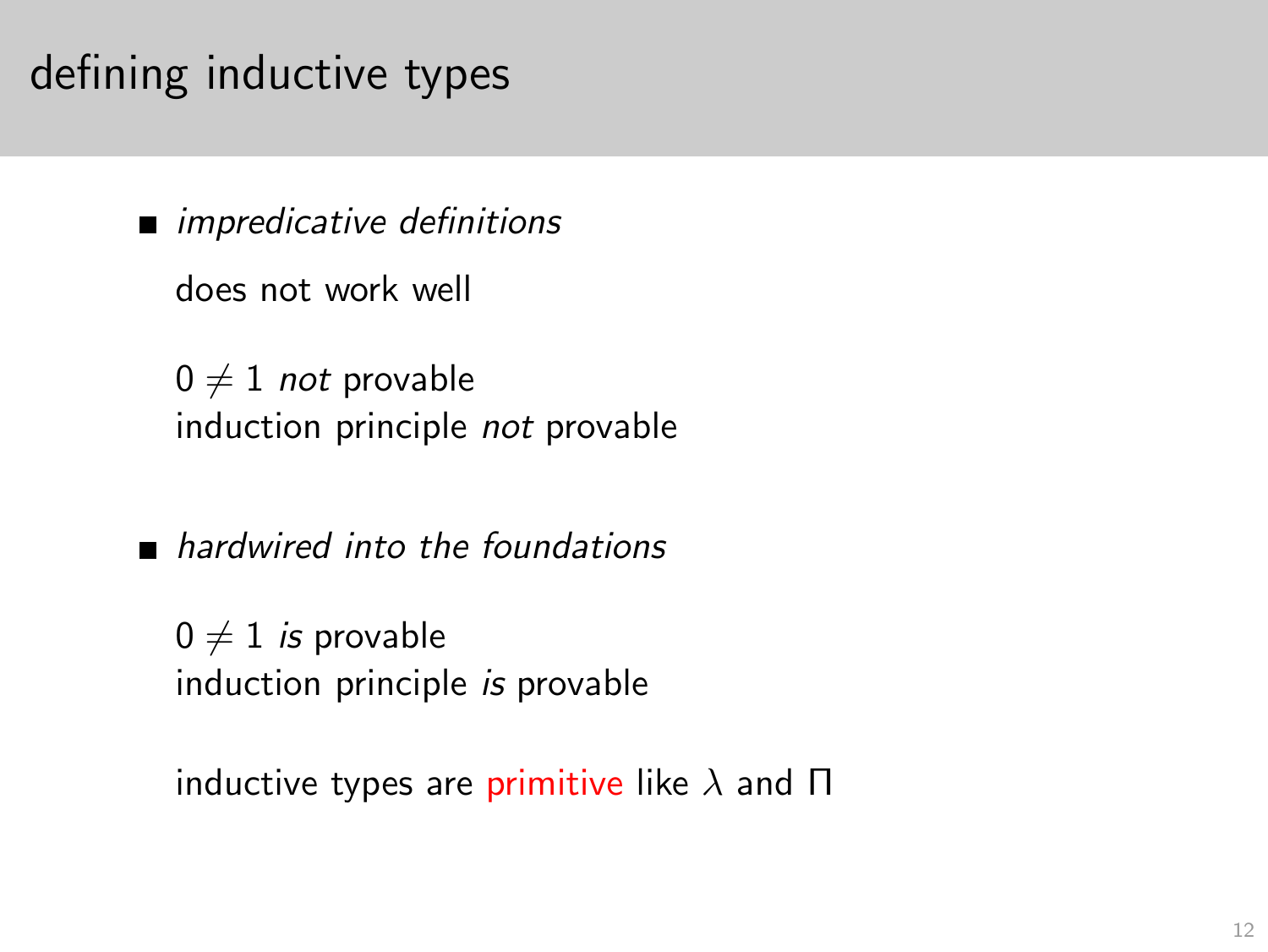terms in type theory

syntax:

$$
M ::= x | MM | \lambda x : M.M | \Pi x : M.M | s | c
$$
\n
$$
Sorts |
$$
\n
$$
|
$$
\n
$$
Sorts |
$$
\n
$$
|
$$
\n
$$
Sorts |
$$
\n
$$
Sorts |
$$
\n
$$
Sorts |
$$
\n
$$
Surs
$$

 $s$  ::=  $*$  |  $\Box$  | ...

<span id="page-12-0"></span> $c$  ::= ... | nat | 0 | suc | rec | ...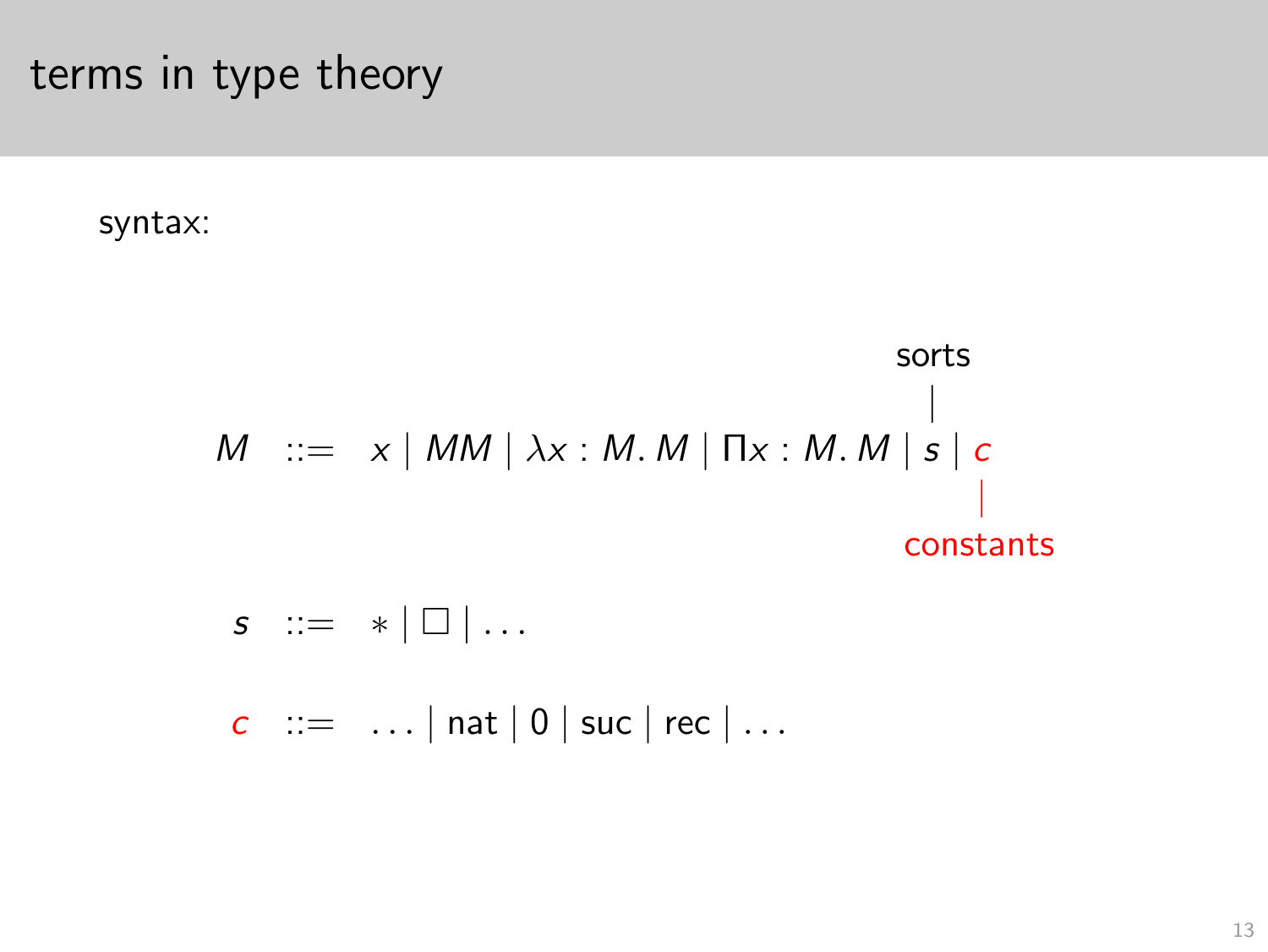#### constants

defined constants abbreviating terms:

$$
c:=M
$$

 $\delta$ -reduction = replacing constant by its definition

$$
c \to_\delta M
$$

constants related to *inductive types* 

- the type itself nat
- constructors 0, suc
- **E** 'recursion principle' rec  $=$  eliminator
	- $=$  destructor

<span id="page-13-0"></span> $\iota$ -reduction = destructor applied to a constructor

rec  $\dots 0 \dots \rightarrow \ldots$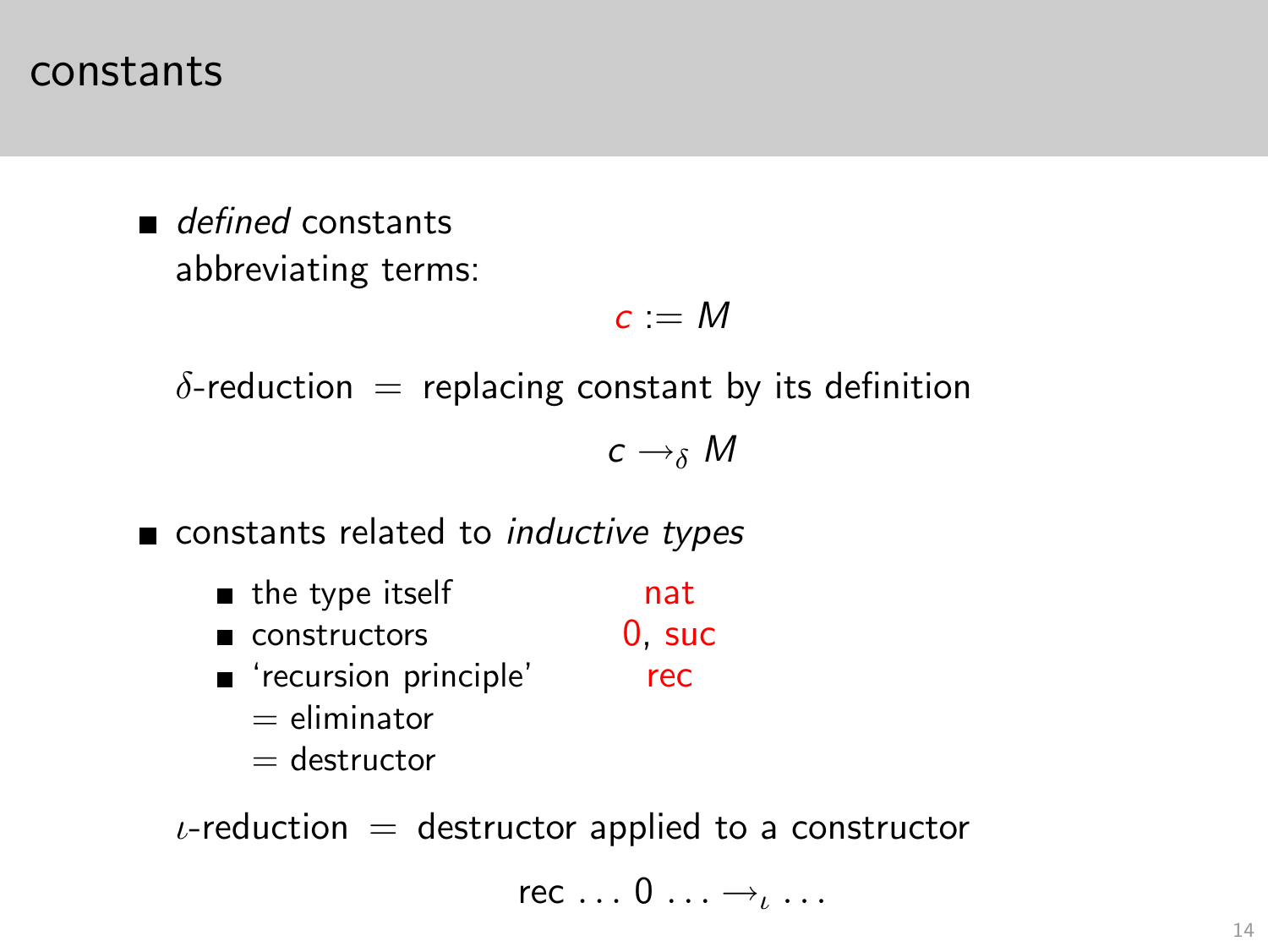#### two approaches

1 finite number of inductive types

'hardwired' into the system

Gödel's T MLW

<span id="page-14-0"></span>2 possibility to define *arbitrary* inductive types constructors determine recursion principle and reduction

> $pCIC \rightsquigarrow Coq$ next time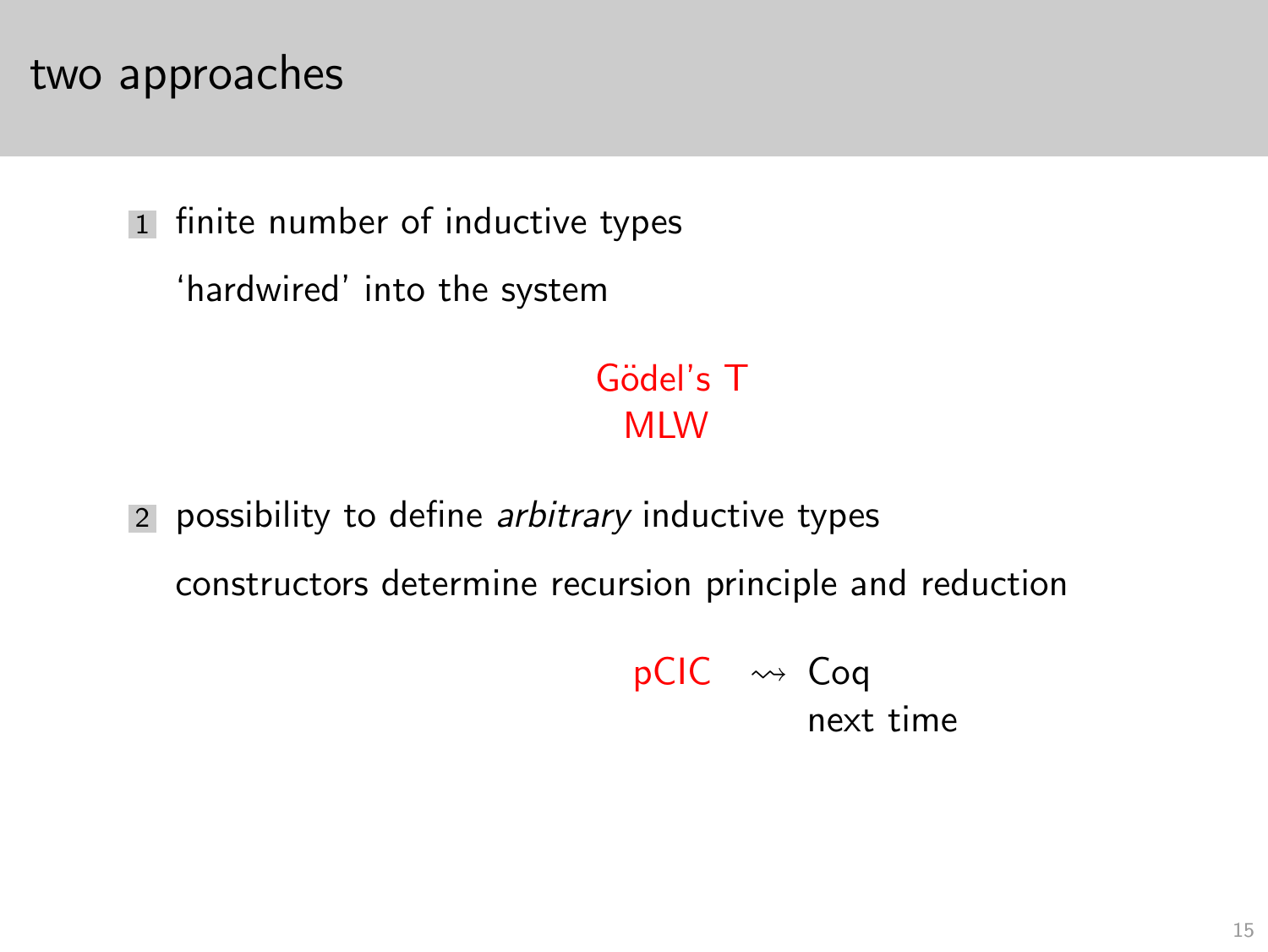### inductive type: four kinds of rules

- 1 type formation
- 2 constructor types
- 3 eliminator type

two possibilities:

- non-dependent eliminator
- dependent eliminator
- 4 reduction rules

one for every constructor: eliminator acting on constructor  $\iota$ -reduction:  $\rightarrow$ 

<span id="page-15-0"></span>first three: typing rules fourth: computation rules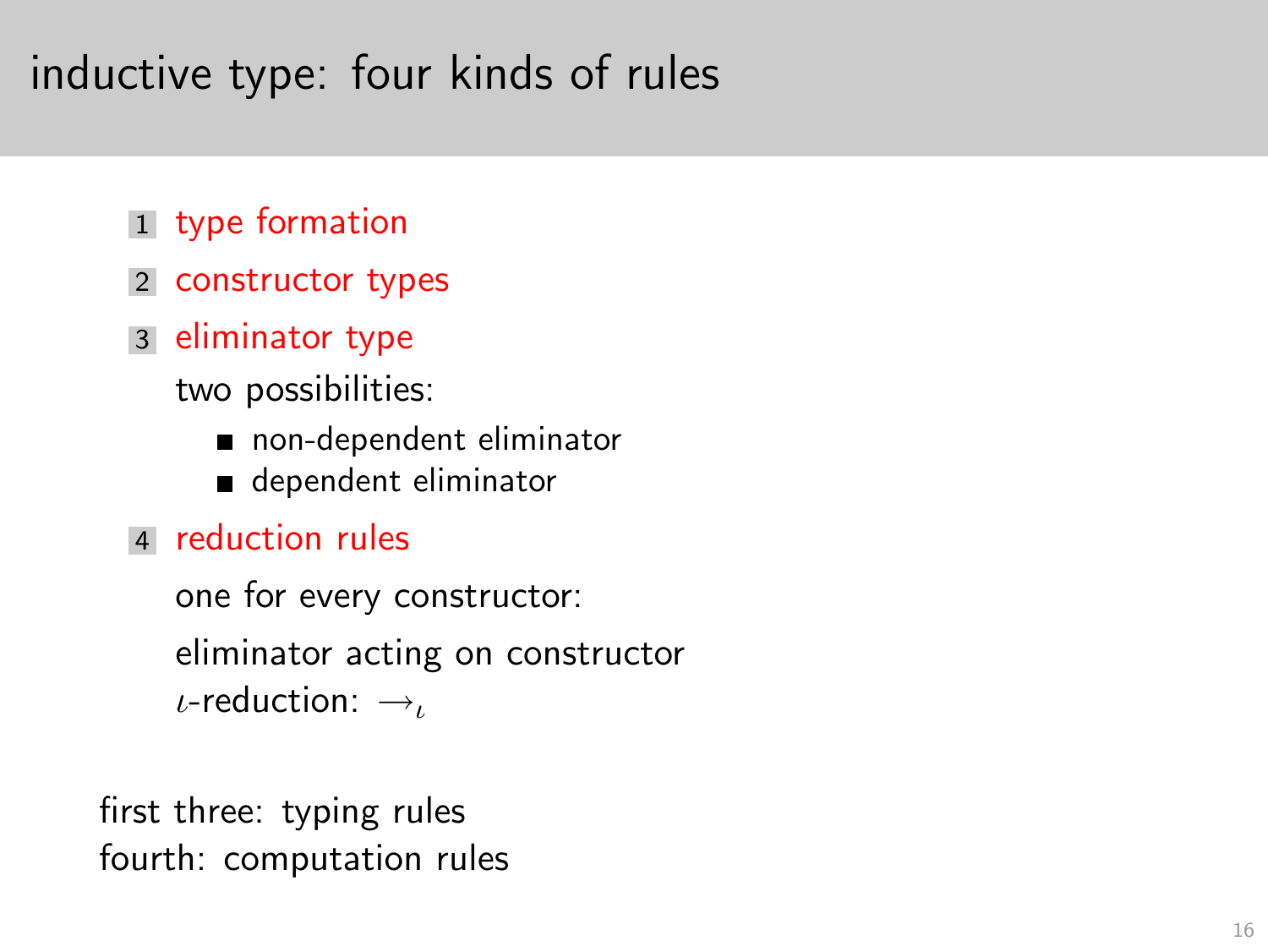#### what to do with a term?

- utype check
	- $\rightsquigarrow$  proof check
- compute

#### $\rightarrow$ βδι

- $\beta$ -reduction = substitute in a lambda term
- $\delta$ -reduction = unfold definition of a constant
- $\iota$ -reduction = compute in an inductive type
- $\eta$ -reduction = dual of  $\beta$ -reduction
- <span id="page-16-0"></span> $\bar{\eta}$ -expansion = converse of  $\eta$ -reduction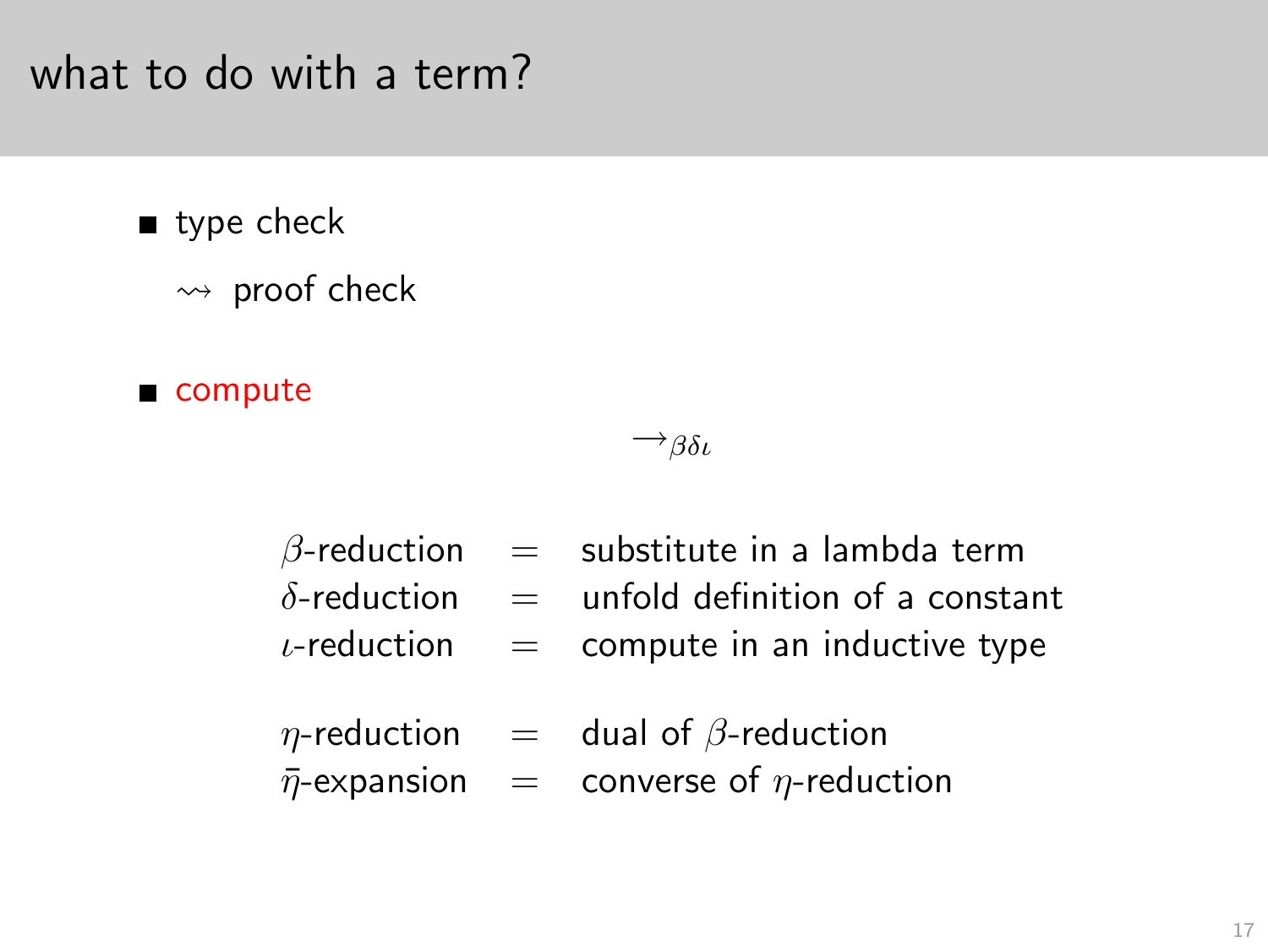# <span id="page-17-0"></span>Gödel's system T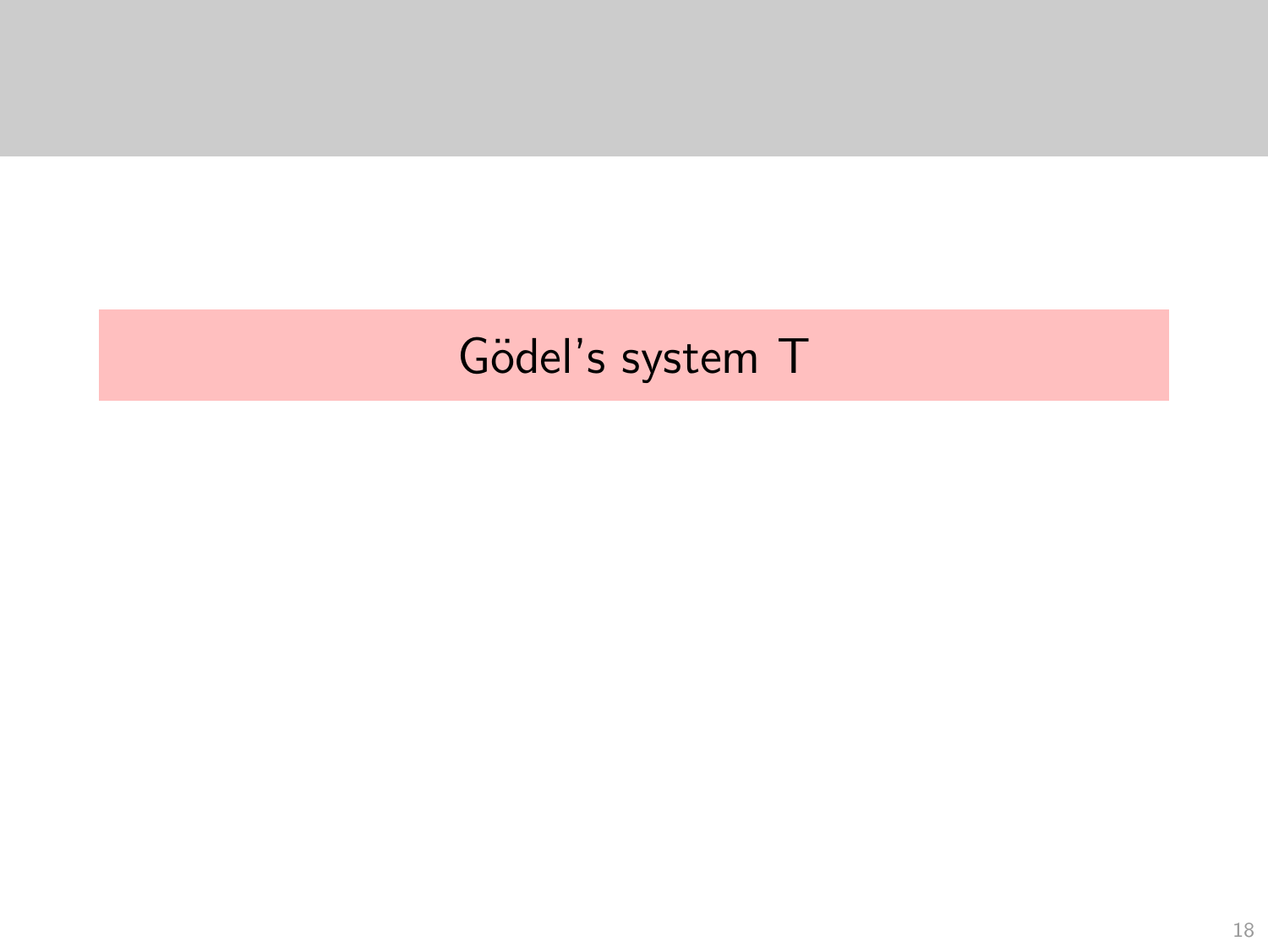Gödel's system T

 $=$  ' $\lambda \rightarrow +$  nat'

<span id="page-18-0"></span>syntax:

one base type  
\n
$$
\begin{array}{rcl}\n| & & \\
A & ::= & \mathsf{nat} \mid A \to A \\
M & ::= & x \mid MM \mid \lambda x : A.M \mid 0 \mid \mathsf{succ} \mid \mathsf{rec}\ A\n\end{array}
$$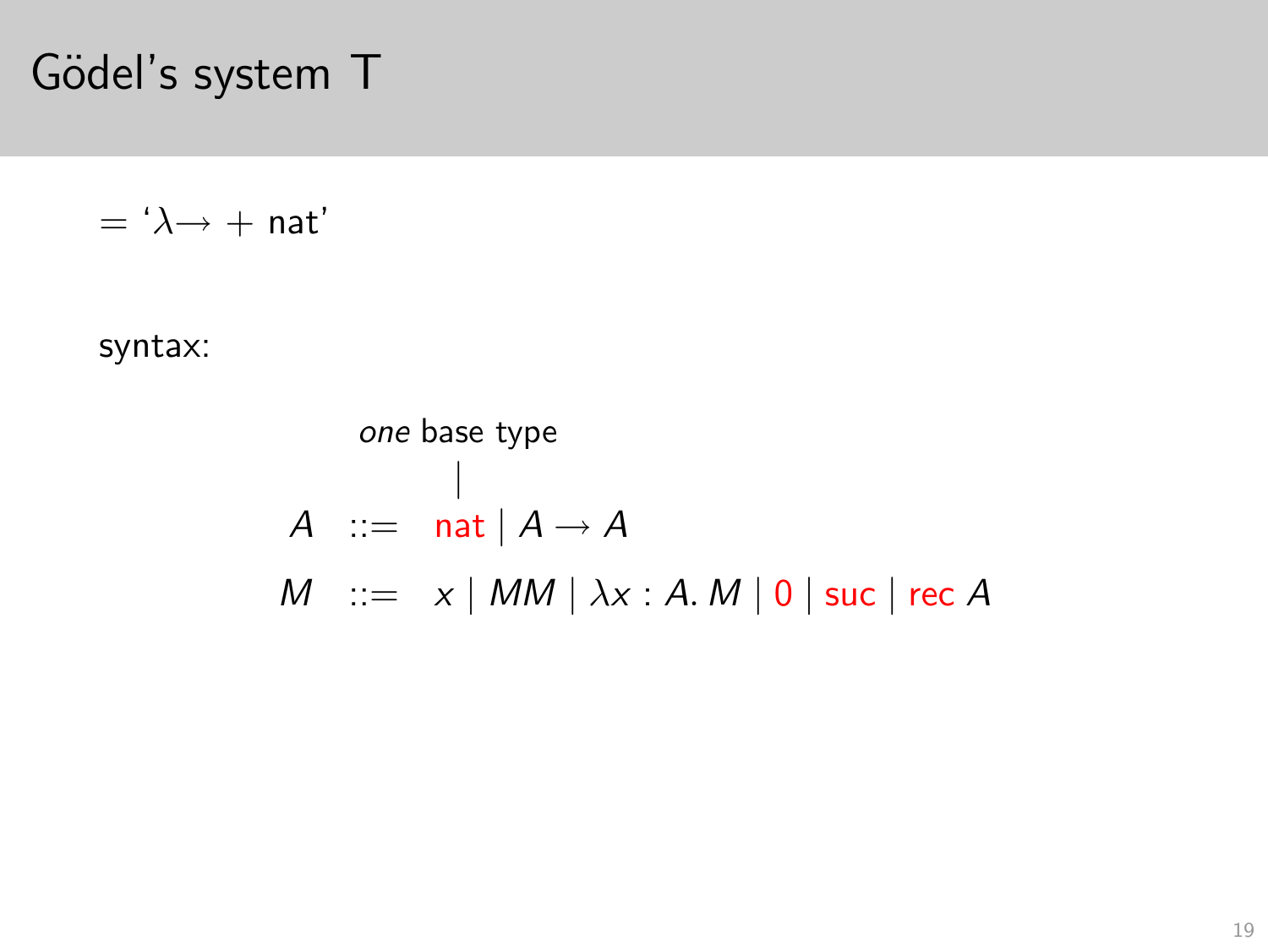typing rules

<span id="page-19-0"></span>
$$
\begin{array}{c}\n\overline{\Gamma \vdash x : A} & x : A \in \Gamma \\
\hline\n\Gamma \vdash \lambda x : A \vdash M : B & \Gamma \vdash M : A \rightarrow B & \Gamma \vdash N : A \\
\hline\n\Gamma \vdash \lambda x : A.M : A \rightarrow B & \Gamma \vdash mN : B\n\end{array}
$$
\n
$$
\begin{array}{c}\n\overline{\Gamma \vdash 0 : nat} & \overline{\Gamma \vdash suc :nat \rightarrow nat} \\
\hline\n\overline{\Gamma \vdash rec A : A \rightarrow (nat \rightarrow A \rightarrow A) \rightarrow (nat \rightarrow A)}\n\end{array}
$$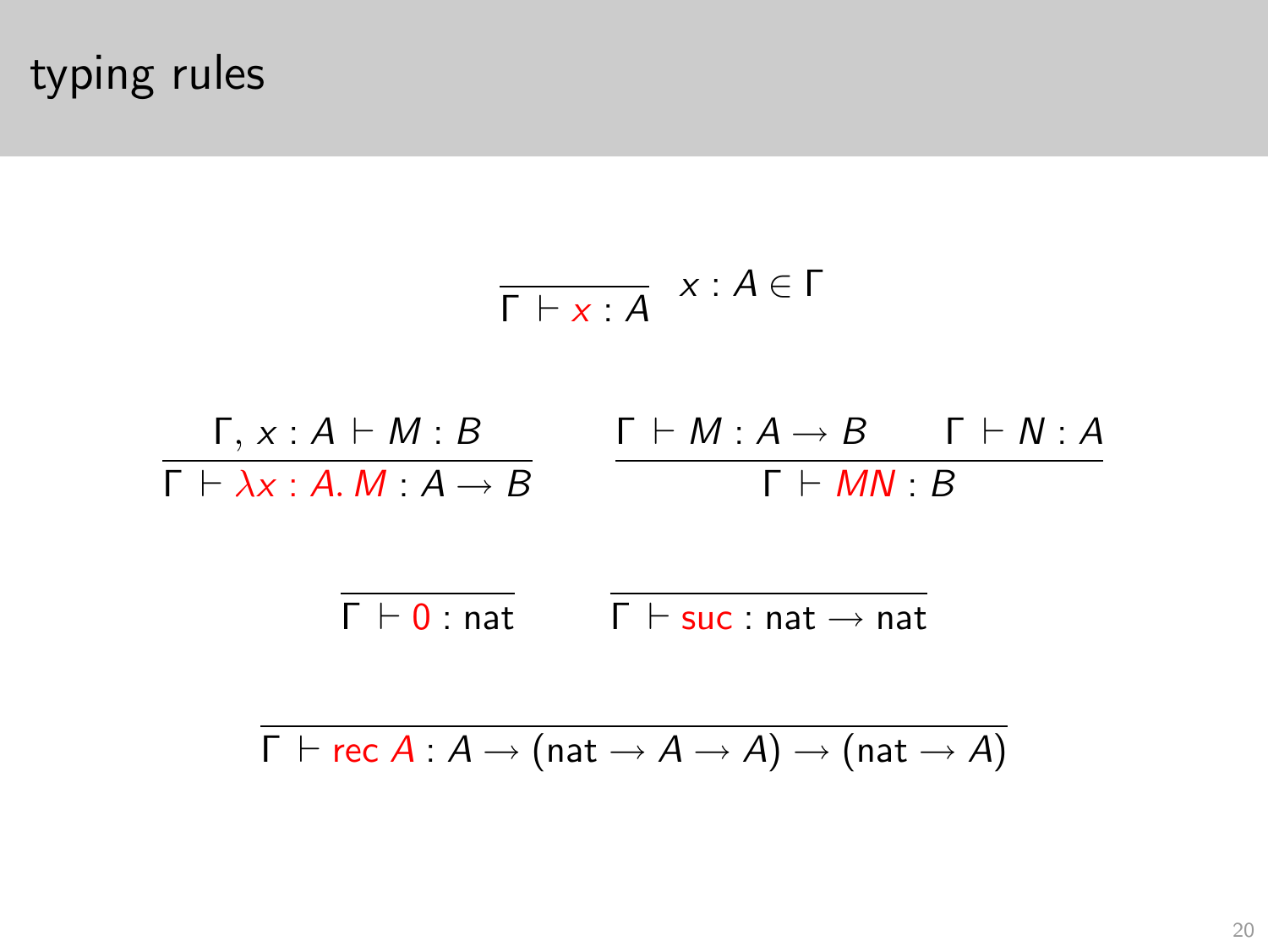#### computation rules

$$
(\lambda x : A.M) N \rightarrow_{\beta} M[x := N]
$$

#### <span id="page-20-0"></span>rec  $AMF$  0  $\rightarrow_{\iota}$  M rec  $AMF$  (suc N)  $\rightarrow$ <sub>ι</sub>  $FN$  (rec  $AMFN$ )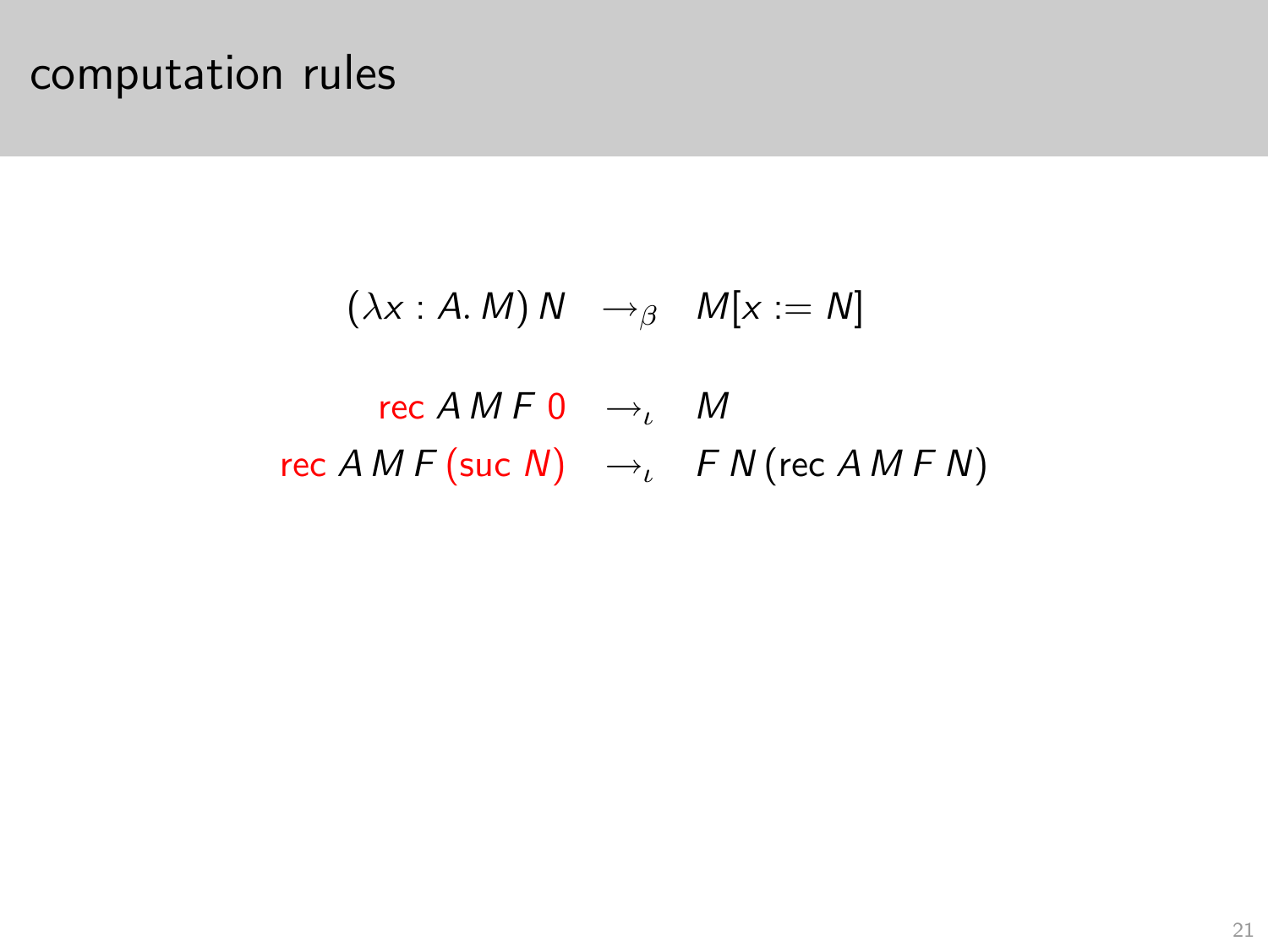exercise: define plus and . . .

recursive definition of plus:

plus 
$$
x 0 = x
$$
  
plus  $x$  (suc  $y$ ) = suc (plus  $x y$ )

<span id="page-21-0"></span>plus := 
$$
\lambda x
$$
 : nat. rec nat  $x (\lambda y : nat. \lambda r : nat. \text{ succ } r)$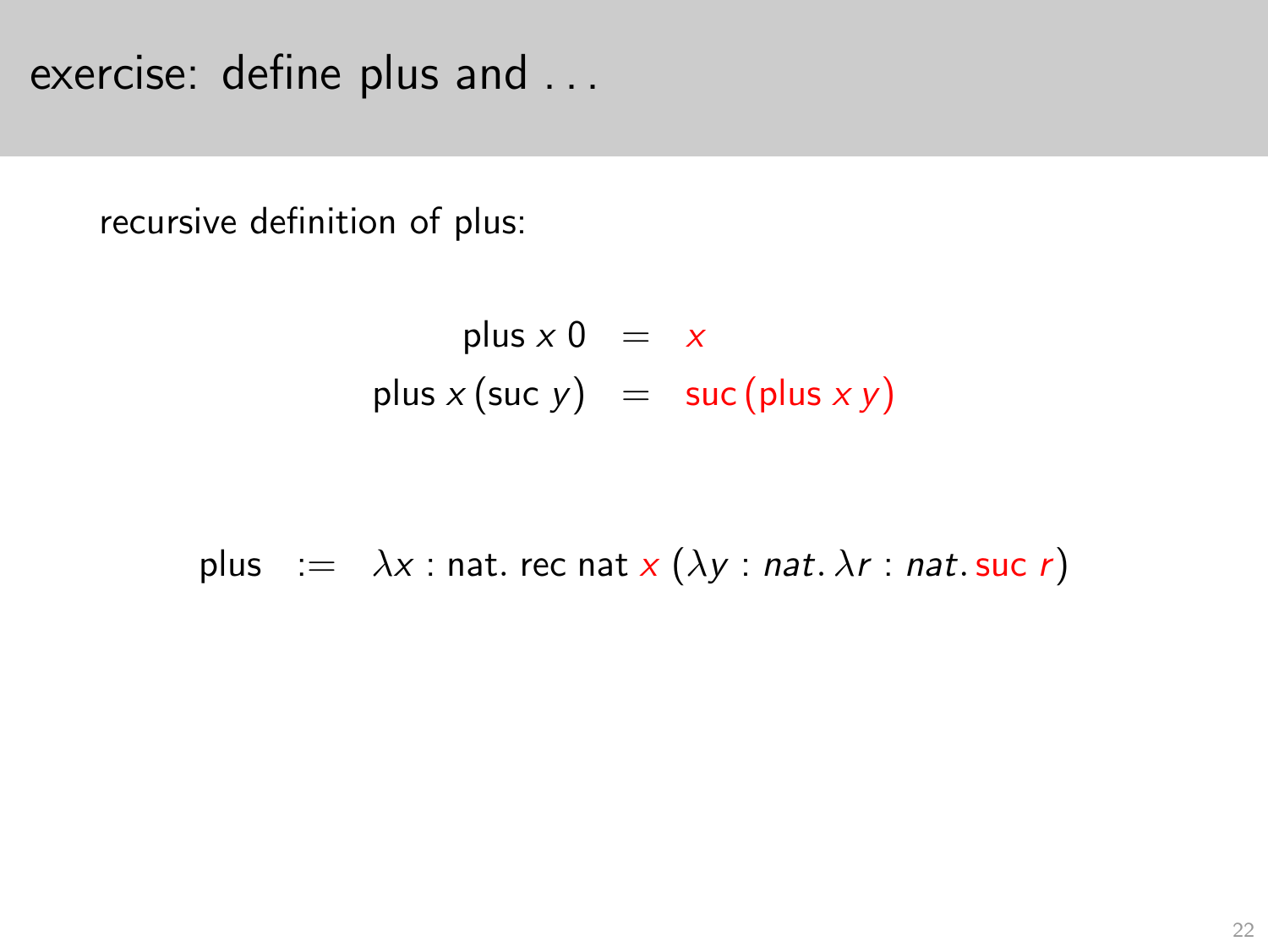$\ldots$  and calculate  $1 + 1$ 

plus :=  $\lambda x$  : nat. rec nat  $x (\lambda y : nat. \lambda r : nat. \text{ succ } r)$ 

$$
\begin{array}{rcl}\n\text{rec } A \, M \, F \, 0 & \rightarrow_{\iota} & M \\
\text{rec } A \, M \, F \, (\text{suc } N) & \rightarrow_{\iota} & F \, N \, (\text{rec } A \, M \, F \, N)\n\end{array}
$$

<span id="page-22-0"></span>
$$
\frac{1+1}{\text{plus (suc 0) (suc 0)}} \rightarrow_{\delta}
$$
\n
$$
(\lambda x : \text{nat. rec nat } \times (\lambda y : \text{nat. } \lambda r : \text{nat. suc } r)) (\text{suc 0) (suc 0)} \rightarrow_{\beta}
$$
\n
$$
(\lambda y : \text{nat. } \lambda r : \text{nat. sur } r) \cdot (suc 0) \rightarrow_{\ell}
$$
\n
$$
(\lambda y : \text{nat. } \lambda r : \text{nat. suc } r) \cdot 0 (\text{rec nat (suc 0) } (\lambda y : \text{nat. } \lambda r : \text{nat. suc } r) \cdot 0) \rightarrow_{\beta}
$$
\n
$$
(\lambda r : \text{nat. suc } r) (\text{rec nat (suc 0) } (\lambda y : \text{nat. } \lambda r : \text{nat. suc } r) \cdot 0) \rightarrow_{\beta}
$$
\n
$$
\text{succ (rec nat (suc 0) } (\lambda y : \text{nat. } \lambda r : \text{nat. suc } r) \cdot 0) \rightarrow_{\ell} \text{succ (suc 0)}
$$
\n
$$
1+0
$$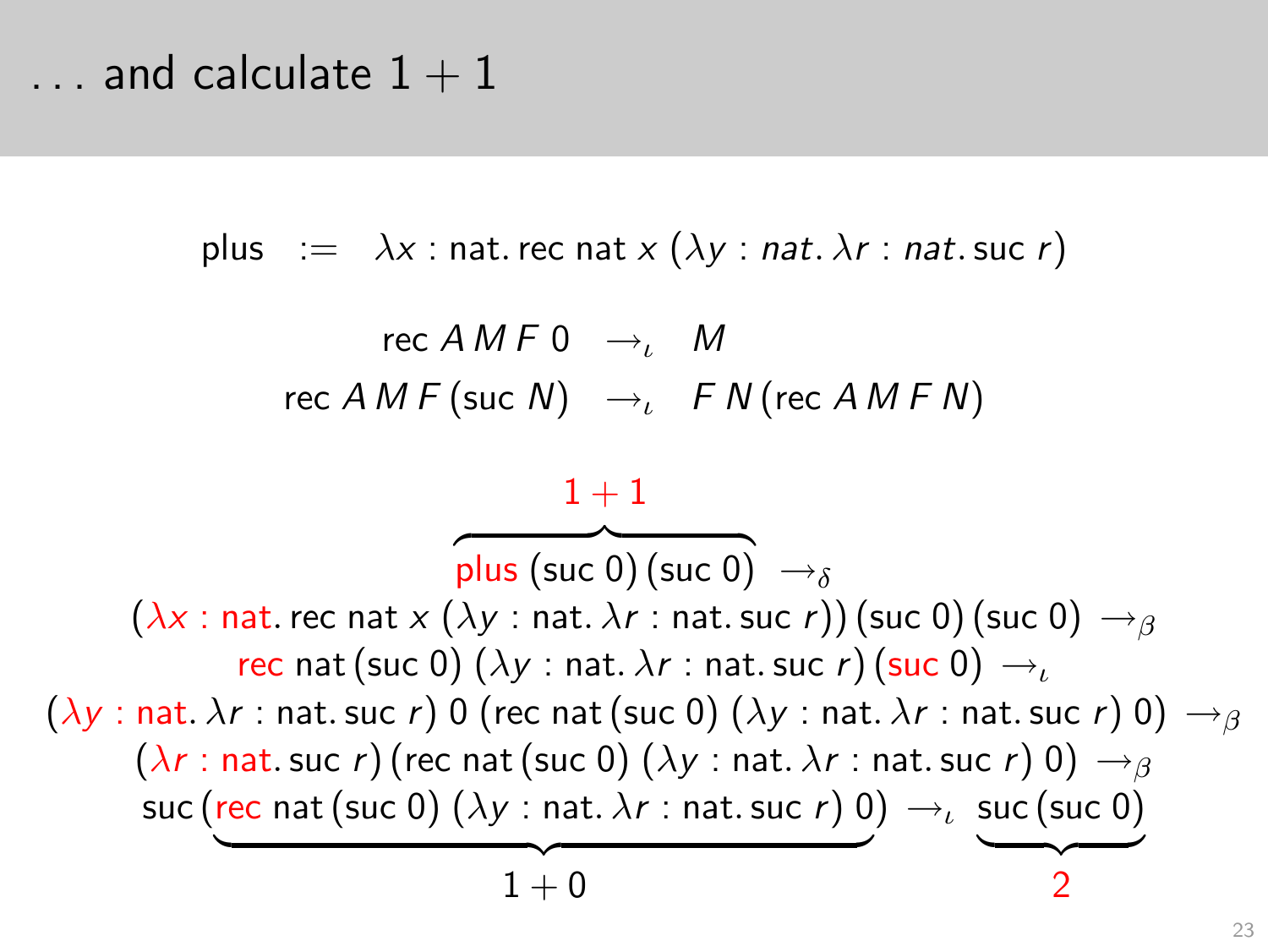#### rules for nat together

1 type formation:

2 constructor types:

nat : ∗  $0$  : nat

suc : nat  $\rightarrow$  nat

3 eliminator type:

\n
$$
\text{rec} : \Pi a : * a \to (\text{nat} \to a \to a) \to (\text{nat} \to a)
$$
\n

\n\n $\text{rec} : \Pi a : (\text{nat} \to *) . a \cdot 0 \to (\Pi n : \text{nat} . a \cdot n \to a (\text{succ} n)) \to \Pi n : \text{nat} . a \cdot n$ \n

<span id="page-23-0"></span>4 reduction rules:

\n
$$
\text{rec}\ A\ M\ F\ 0 \rightarrow_{\iota} \quad M
$$
\n

\n\n $\text{rec}\ A\ M\ F\ (\text{succ}\ N) \rightarrow_{\iota} \quad F\ N\ (\text{rec}\ A\ M\ F\ N)$ \n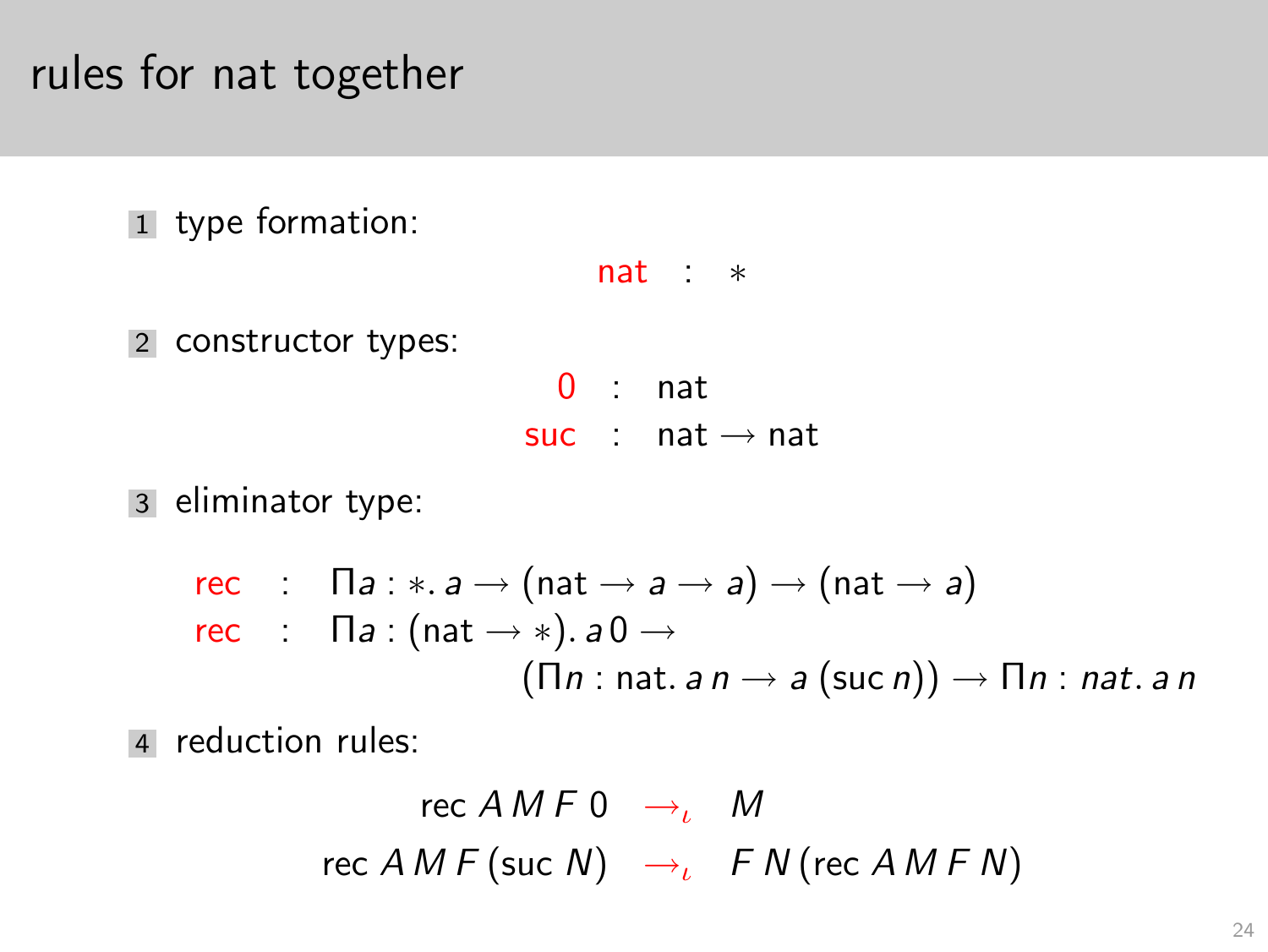#### how to determine the dependent eliminator type

rec : 
$$
\Pi a : (\text{nat} \rightarrow *)
$$
.

\n $a0 \rightarrow (\Pi n : \text{nat. } a \, n \rightarrow a \, (\text{succ } n)) \rightarrow \Pi n : \text{nat. } a \, n$ 

dependent recursion over the datatype

Curry-Howard: 'recursion principle'  $=$  'induction principle'

- for all predicates a on the inductive type  $\dots$
- $\blacksquare$  ... if this predicate is conserved by all constructors ...
- <span id="page-24-0"></span> $\blacksquare$ ... then it holds for all objects in the inductive type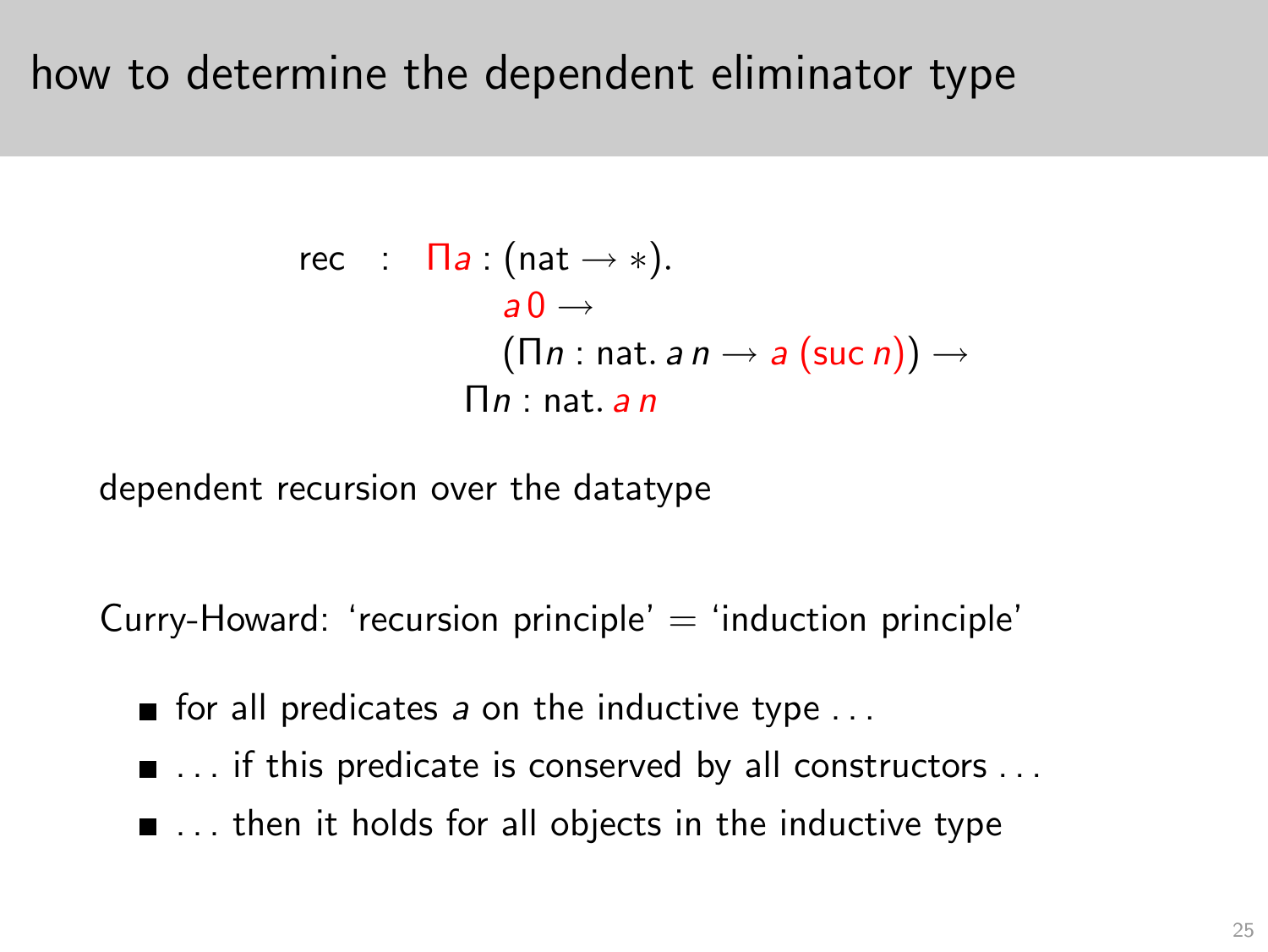$$
\Pi a: (\mathsf{nat} \to \ast). a0 \to (\Pi n: \mathsf{nat}. a n \to a (\mathsf{suc} \, n)) \to \Pi n: \mathsf{nat}. a \, n
$$

<span id="page-25-0"></span>just erase the dependency on the inductive type!

$$
\Pi a: \ast. a \rightarrow (nat \rightarrow a \rightarrow a) \rightarrow (nat \rightarrow a)
$$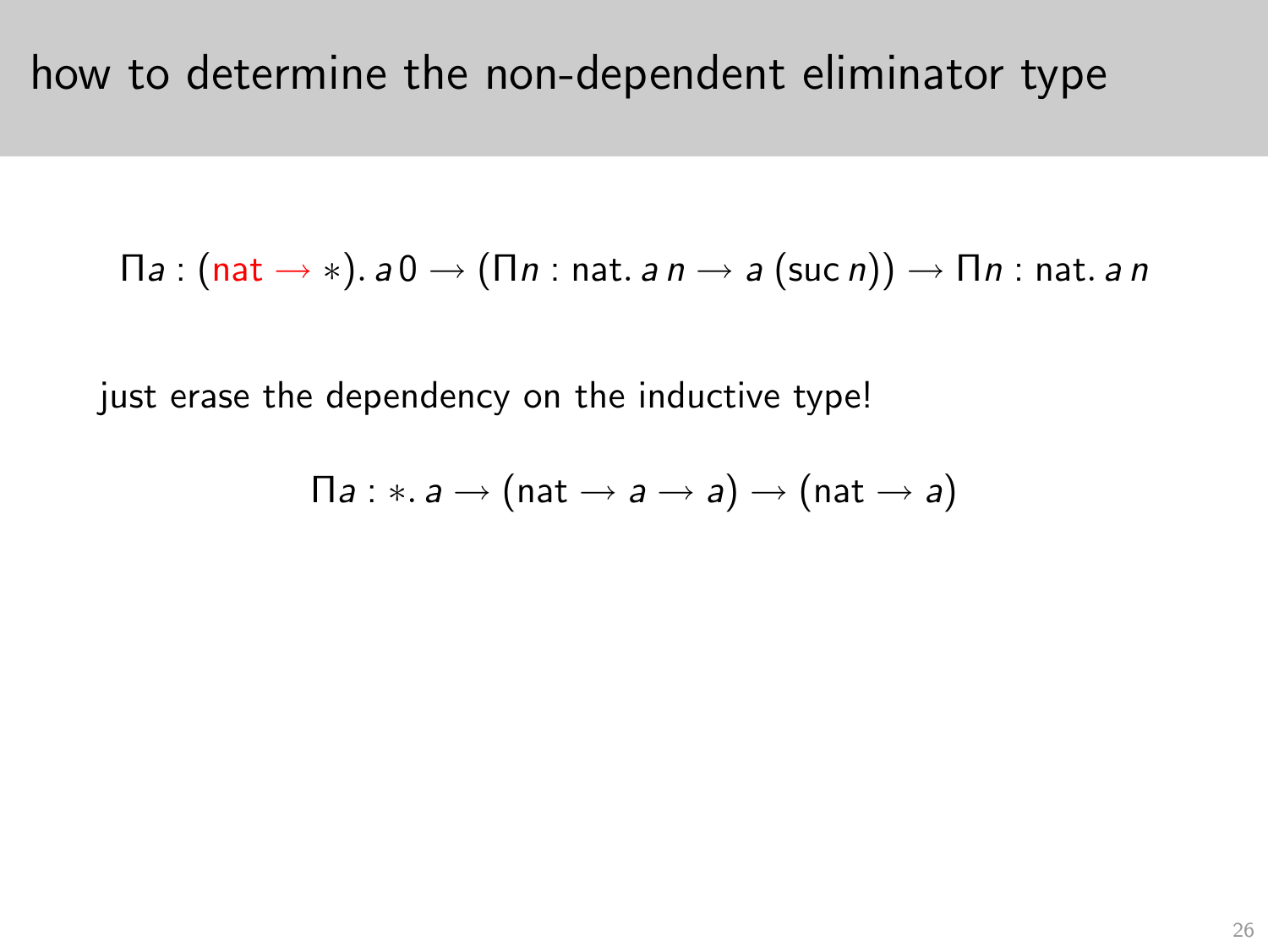# <span id="page-26-0"></span>**MLW**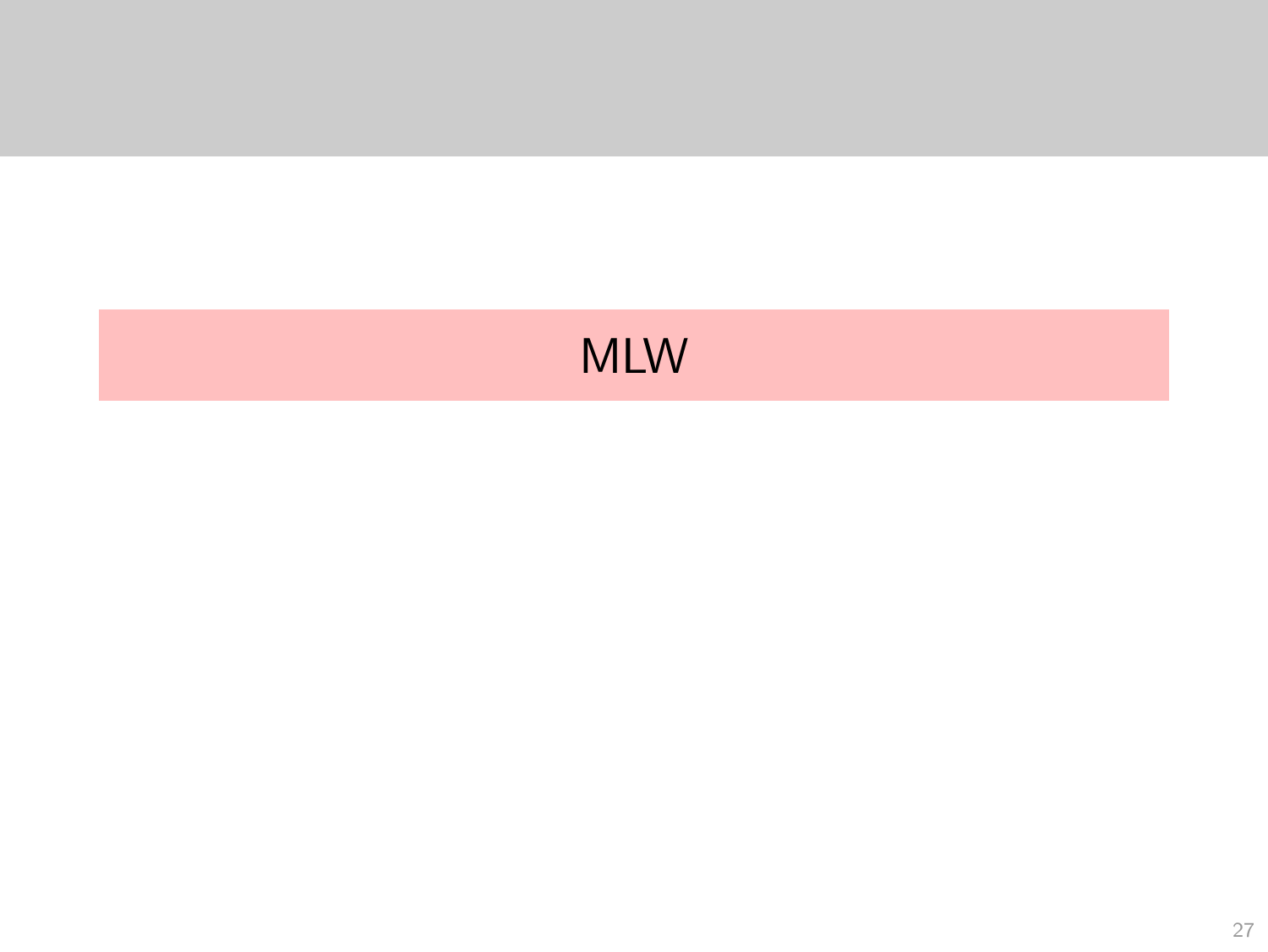## Martin-Löf type theory

- Bengt Nordström, Kent Petersson, Jan M. Smith, Programming in Martin-Löf Type Theory, 1990
- **Peter Aczel.** [On relating type theories and set theories,](http://www.cs.ru.nl/~freek/courses/lambda-2012/ts-st.pdf) 1998
	- MLW defined on pp. 3–9
	- here: just overview
		- $\rightsquigarrow$  many rules!

<span id="page-27-0"></span>MLW still is much simpler than  $pClC \ldots \; \odot$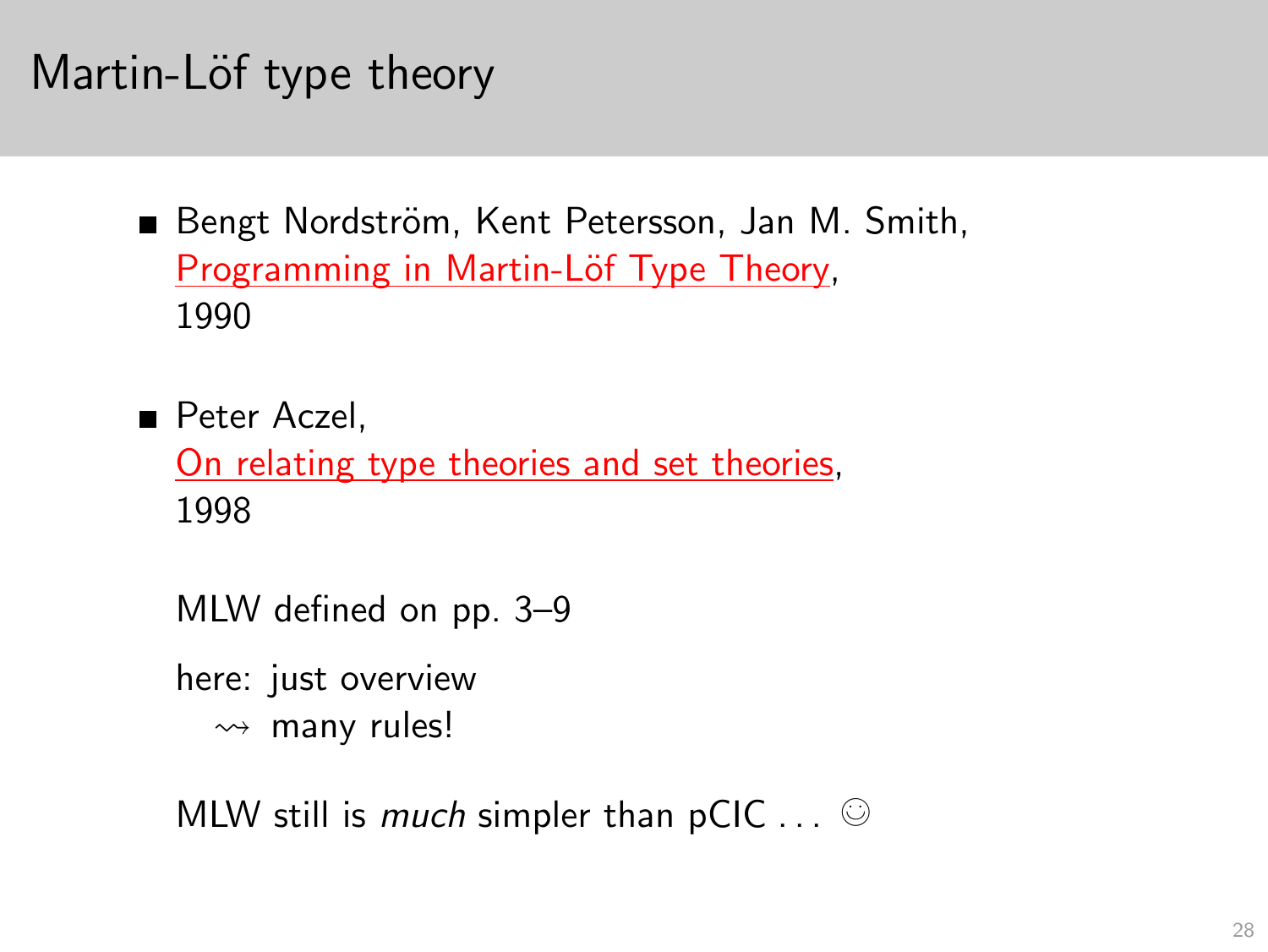#### <span id="page-28-0"></span>type constructions in MLW

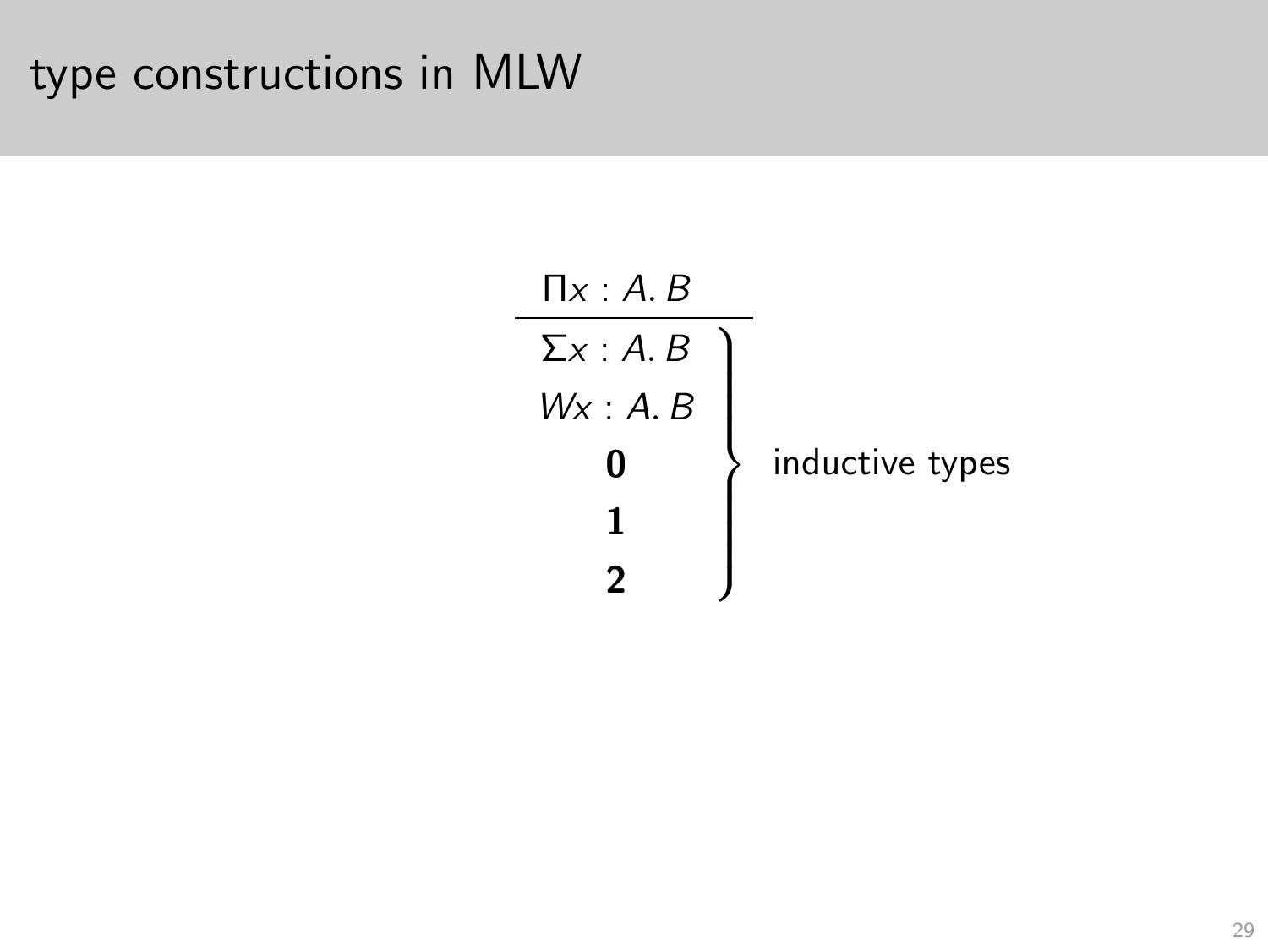#### not primitive in MLW, because definable

 $A \rightarrow B$  :=  $\Pi x : A \cdot B$  $A \times B \cong \Sigma x : A, B$  $A + B$  :=  $\Sigma x : 2. R_2^* AB x$ nat :=  $Wx : 2. R_2^* 0 1 x$ 

<span id="page-29-0"></span> $R_2^*$  $2^{*}_{2}$  is recursion over 2:

$$
R_2^* AB x = 'if x then A else B'
$$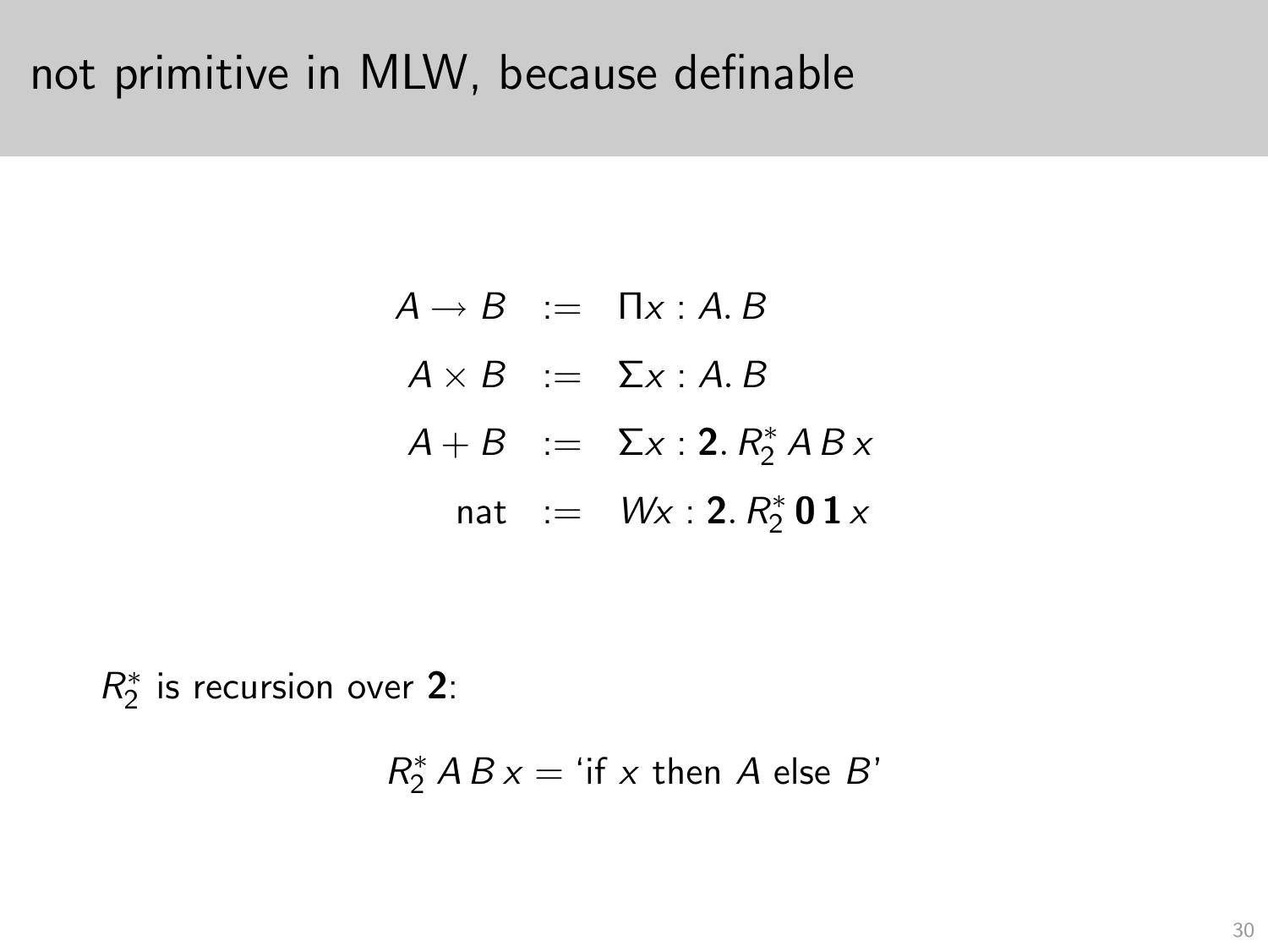# Curry-Howard

<span id="page-30-0"></span>

|                   | empty                         |                   |
|-------------------|-------------------------------|-------------------|
| 1                 | unit                          | $\mathbf{L}$      |
| $\overline{2}$    | hool                          |                   |
| $A \rightarrow B$ |                               | $A \rightarrow B$ |
| $A \times B$      | prod $A B$                    | $A \wedge B$      |
| $A + B$           | sum $A$ $B$                   | $A \vee B$        |
| $\Pi x:A,B$       |                               | $\forall x:A.B$   |
| $\Sigma x:A.B$    | sig $(\lambda x : A \cdot B)$ | $\exists x:A.B$   |
| Wx : A. B         | $W(\lambda x:A.B)$            |                   |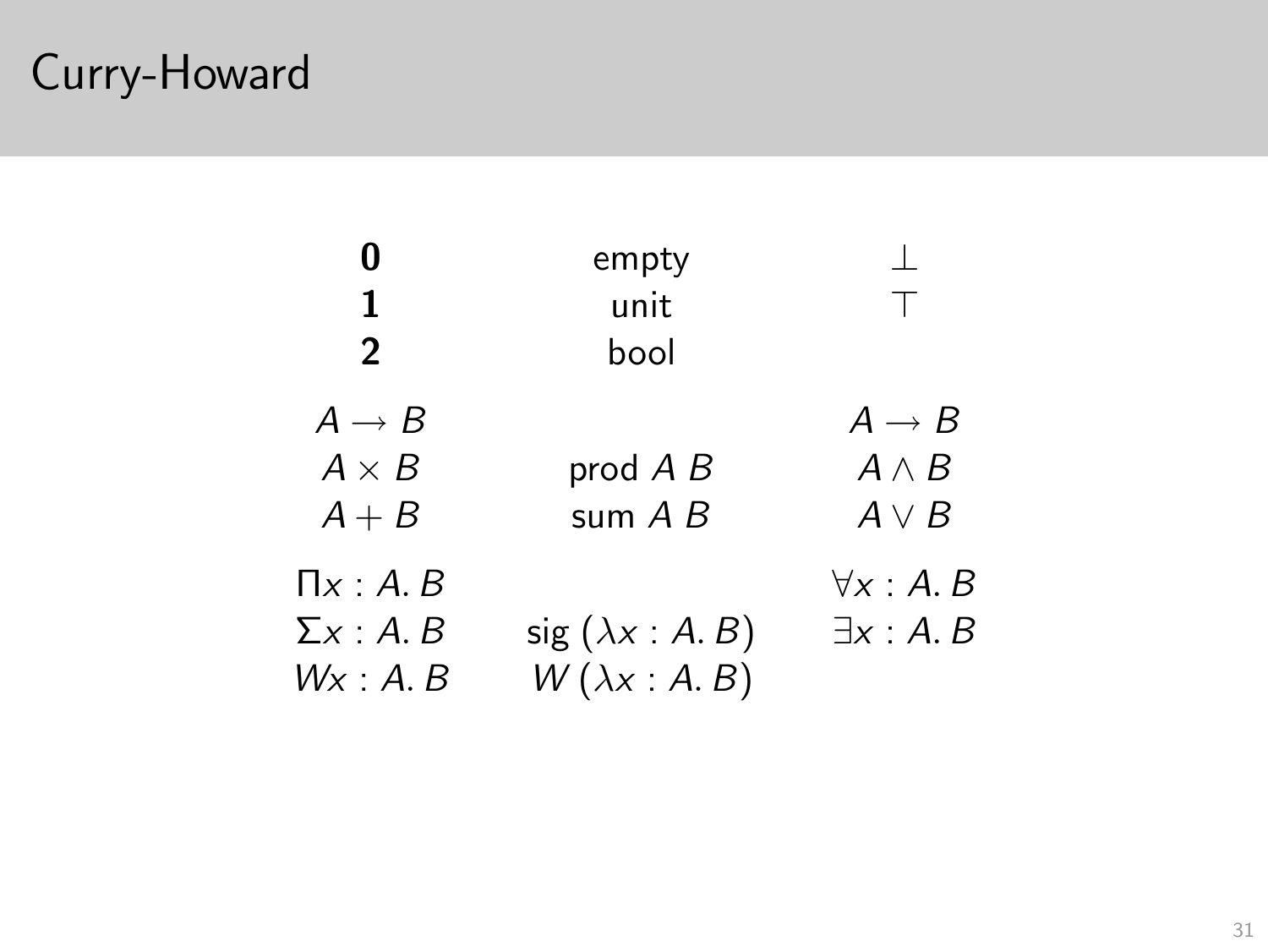1 type formation:

2 constructor types:

$$
\begin{array}{ccccc}\n2 & : & * \\
1 & : & 2 \\
2 & : & 2\n\end{array}
$$

3 eliminator type:

$$
\begin{array}{l} R_2 \ : \ \Pi a: (2 \rightarrow *) .\ a \, 0 \rightarrow a \, 1 \rightarrow \Pi x: 2.\ a \, x \\ R_2^* \ : \ * \rightarrow * \rightarrow (2 \rightarrow *) \end{array}
$$

<span id="page-31-0"></span>4 reduction rules:

 $R_2 A N_1 N_2 1 \rightarrow \iota N_1$  $R_2$  A N<sub>1</sub> N<sub>2</sub>  $\rightarrow$ <sub>ι</sub> N<sub>2</sub>  $R_2^* A_1 A_2 1 \rightarrow \iota A_1$  $R_2^* A_1 A_2 2 \rightarrow \iota A_2$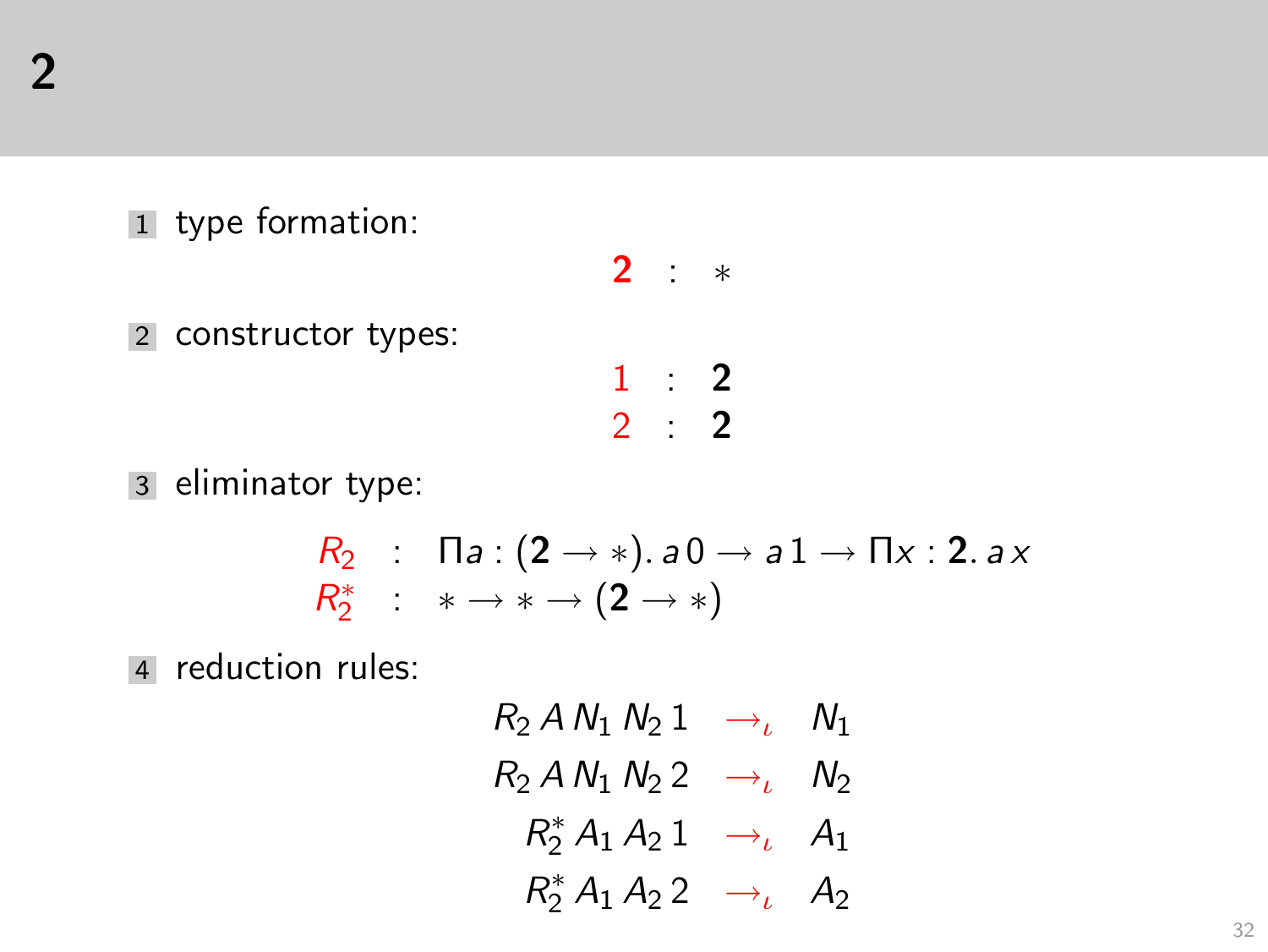### 2 is the Booleans

<span id="page-32-0"></span>

|        | $\rightsquigarrow$ hool                                                                                                                                                 |
|--------|-------------------------------------------------------------------------------------------------------------------------------------------------------------------------|
| ı<br>2 | $\rightarrow$ true<br>$\rightsquigarrow$ false                                                                                                                          |
|        | $R_2$ A N <sub>1</sub> N <sub>2</sub> M $\rightsquigarrow$ if M then N <sub>1</sub> else N <sub>2</sub><br>$R_2^* A_1 A_2 M \longrightarrow$ if M then $A_1$ else $A_2$ |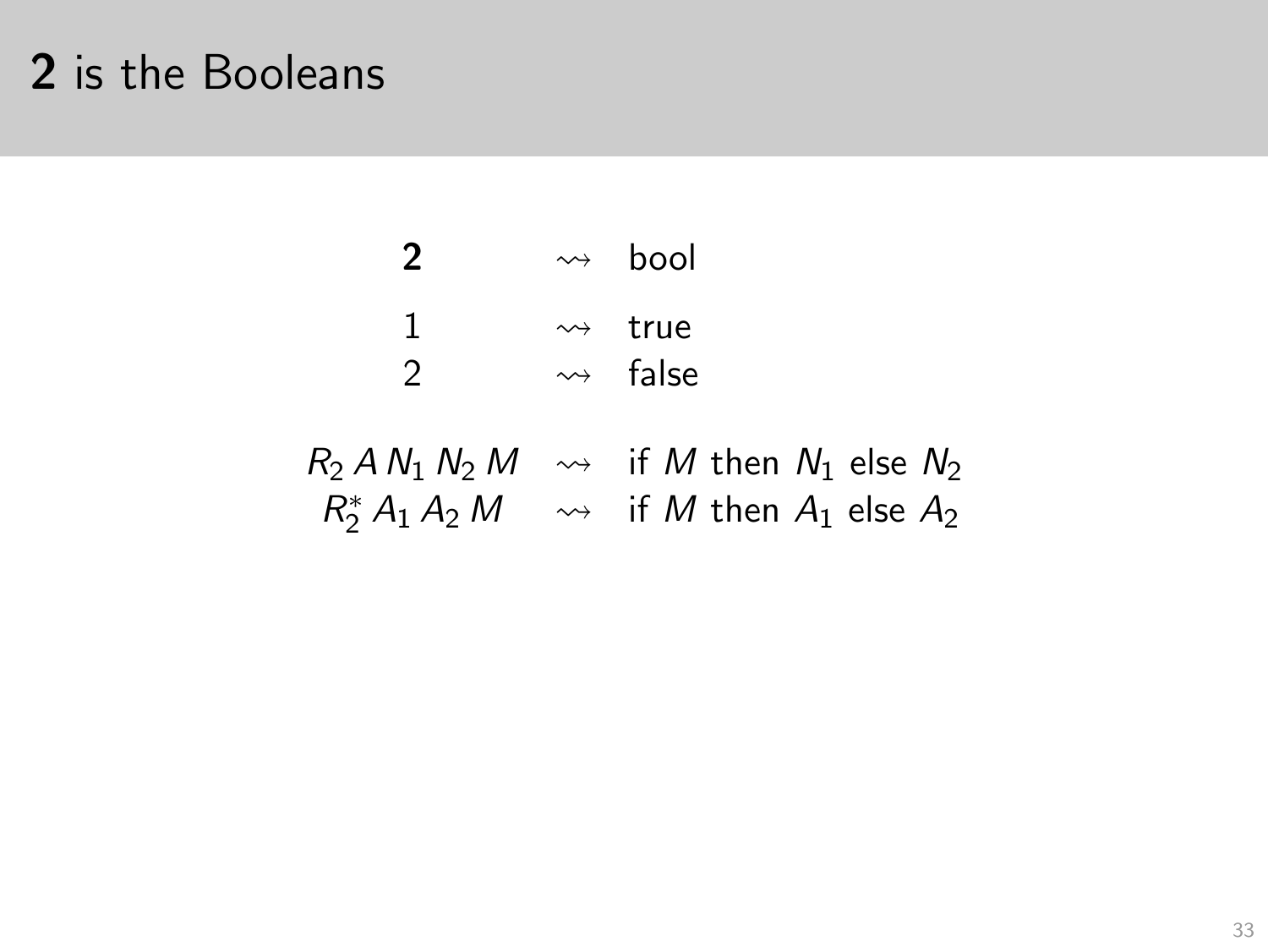### the three finite types

<span id="page-33-0"></span>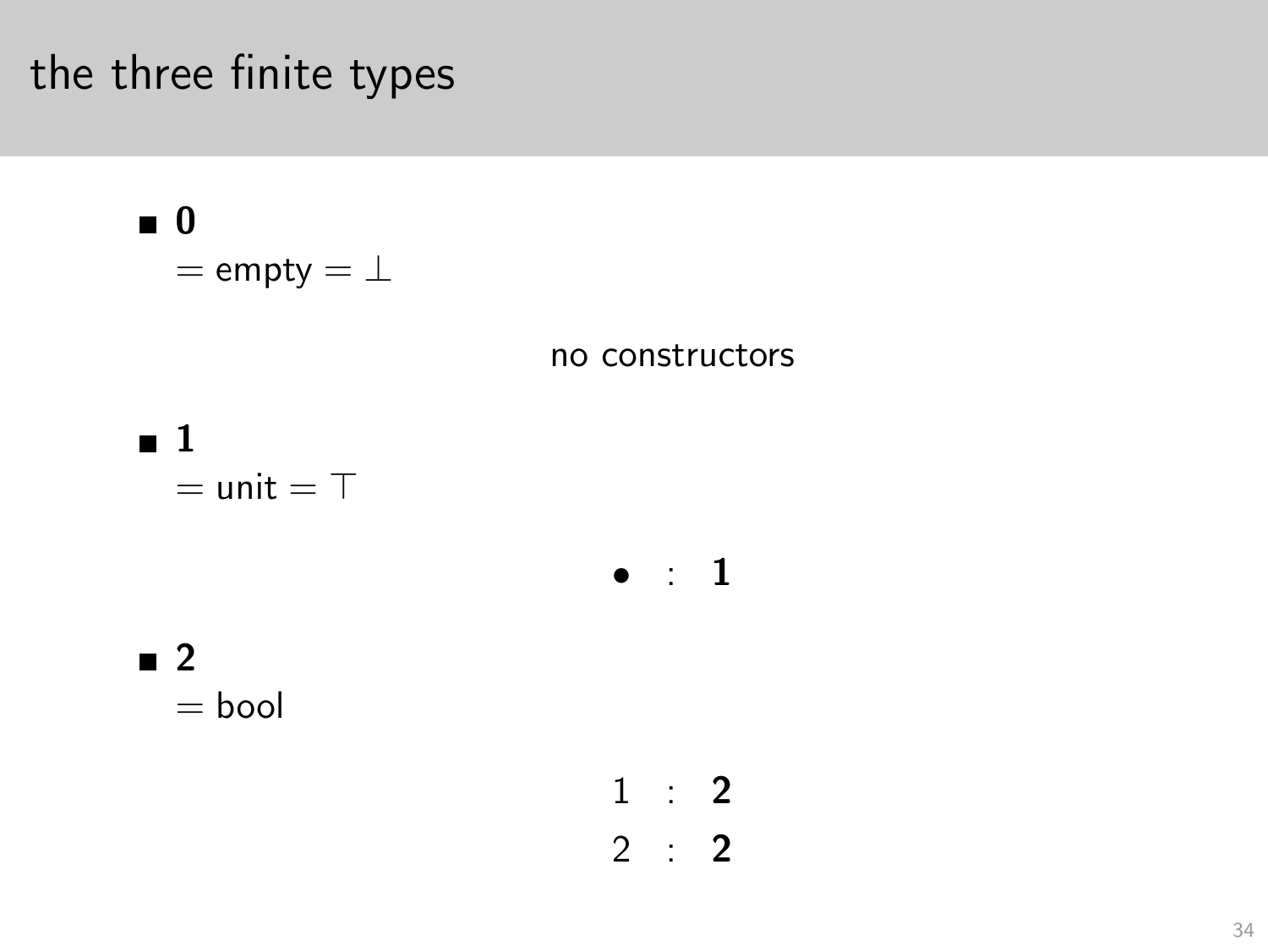# $A \times B$

1 type formation:

$$
\text{prod} \quad : \quad * \longrightarrow * \longrightarrow *
$$

2 constructor types:

pair :  $\Box a : * \Box b : * \Box a \rightarrow b \rightarrow \Box$ 

3 eliminator type:

 $\pi_1$  : Πa : \*. Πb : \*. prod a b  $\rightarrow$  a  $\pi_2$  :  $\Box a : * \Box b : *$  prod  $ab \rightarrow b$ 

<span id="page-34-0"></span>4 reduction rules:

$$
\pi_1 AB \text{ (pair } AB \text{ } M_1 \text{ } M_2) \rightarrow_{\iota} M_1
$$
\n
$$
\pi_2 AB \text{ (pair } AB \text{ } M_1 \text{ } M_2) \rightarrow_{\iota} M_2
$$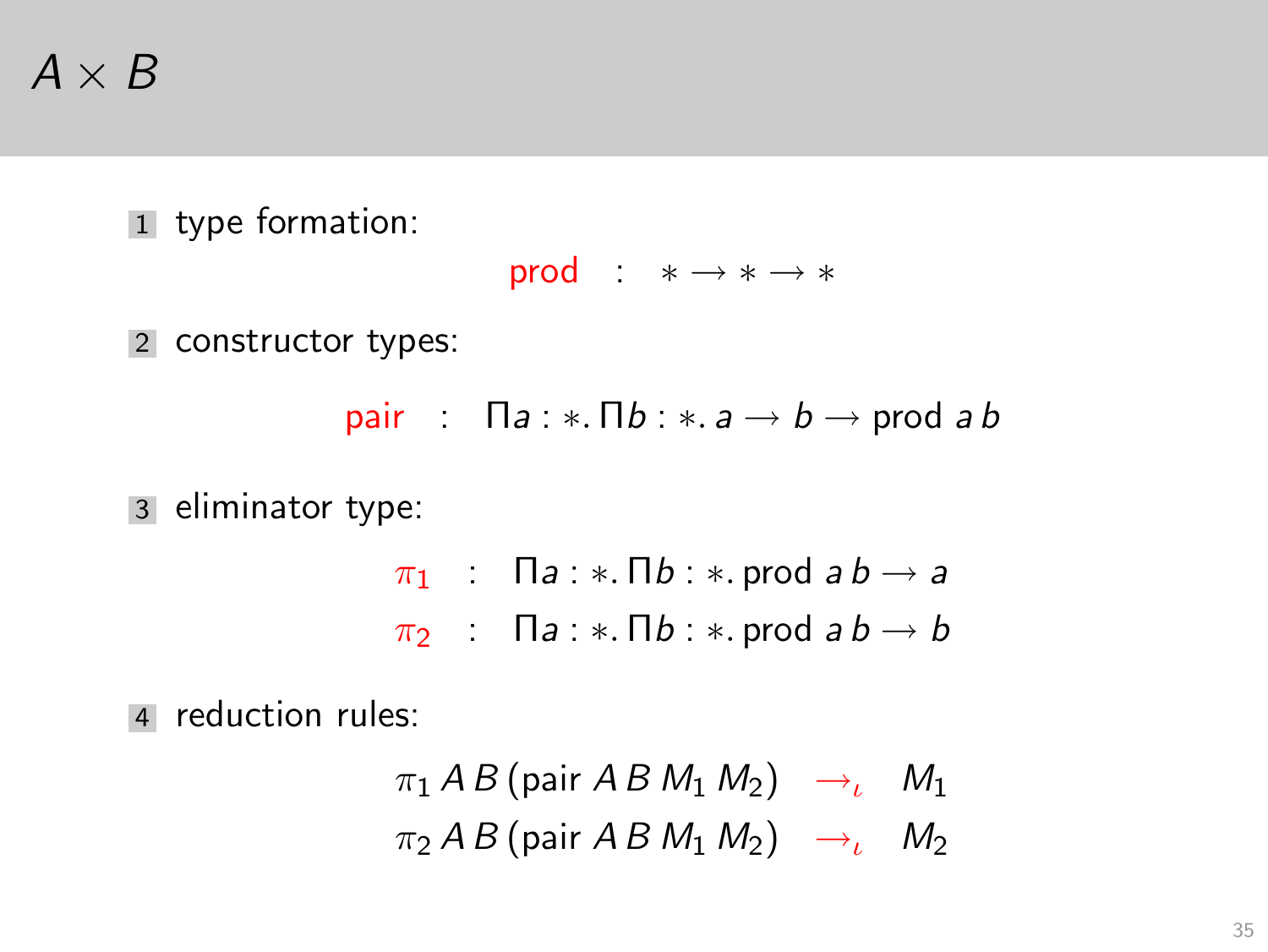#### $\Sigma x : A, B$

1 type formation:

$$
sig : \Pi a : *.(a \rightarrow *) \rightarrow *
$$

2 constructor types:

pair :  $\Box a : * \Box b : (a \rightarrow *)$ .  $\Box x : a.b \times \rightarrow$  sig a b

3 eliminator type:

 $\pi_1$  :  $\Box a$  : \*.  $\Box b$  :  $(a \rightarrow *)$ . sig  $ab \rightarrow a$  $\pi_2$  :  $\Box a$  : \*.  $\Box b$  :  $(a \rightarrow *)$ .  $\Box x$  : sig a b.  $b(\pi_1 abx)$ 

<span id="page-35-0"></span>4 reduction rules:

$$
\pi_1 AB \text{ (pair } AB \text{ } M_1 \text{ } M_2 \text{)} \rightarrow \text{ } M_1
$$
\n
$$
\pi_2 AB \text{ (pair } AB \text{ } M_1 \text{ } M_2 \text{)} \rightarrow \text{ } M_2
$$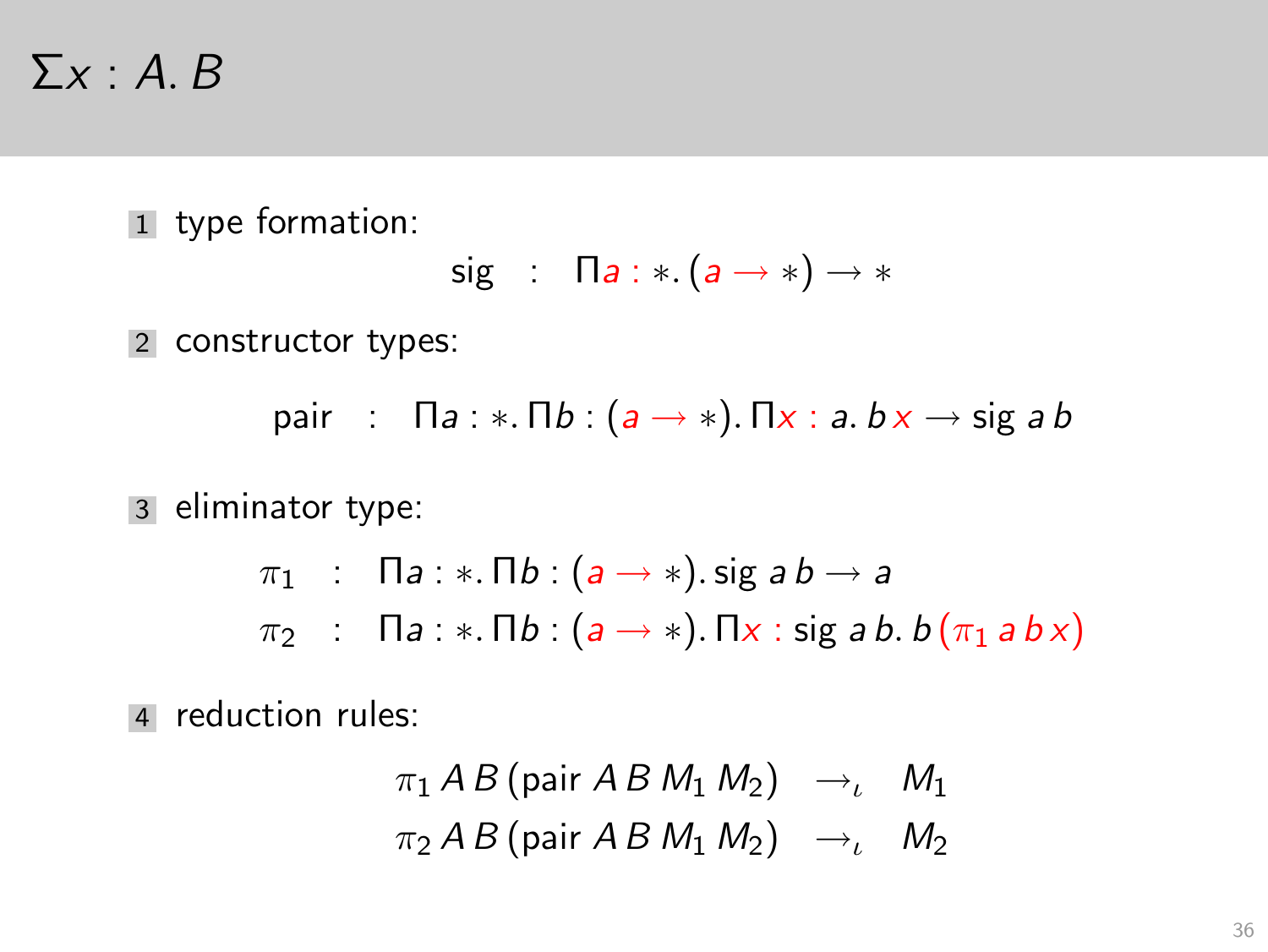### <span id="page-36-0"></span>W-trees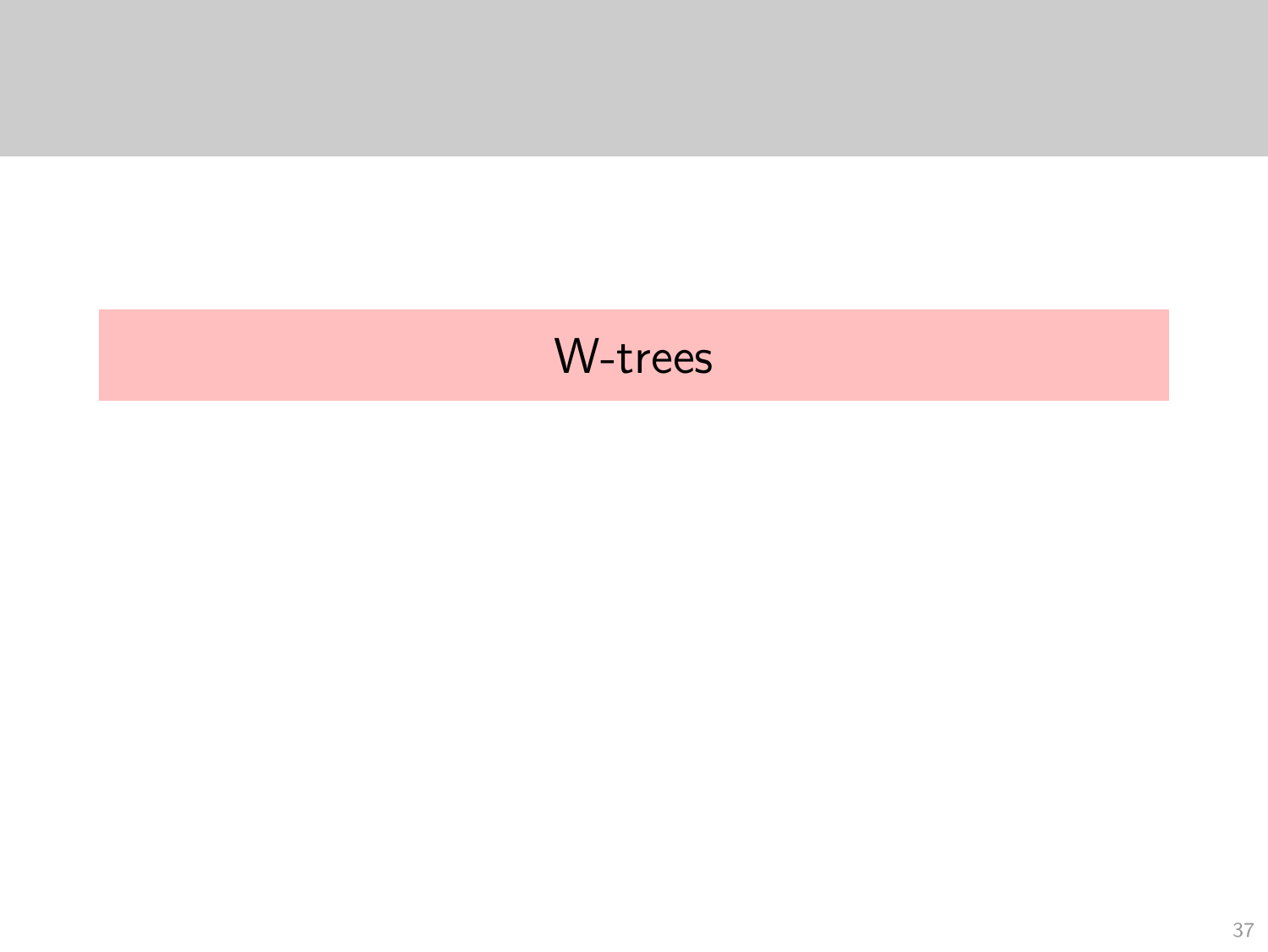### unlabeled binary trees

1 type formation:

```
tree : ∗
```
2 constructor types:

```
leaf : tree
node \t\t the \rightarrow tree \rightarrow tree
```
3 eliminator type:

```
binrec : \Pi a : (tree \rightarrow *). a leaf \rightarrow(\Pi t_1 : \text{tree. } \Pi t_2 : \text{tree. } a t_1 \rightarrow a t_2 \rightarrow a \text{ (node } t_1 t_2)) \rightarrow\Pi t : tree, a t
```
4 reduction rules:

<span id="page-37-0"></span>binrec  $AMF$  leaf  $\rightarrow$ <sub>ι</sub> M binrec A M F (node  $N_1 N_2$ )  $\rightarrow$  F  $N_1 N_2$  (binrec A M F  $N_1$ ) (binrec A M F  $N_2$ )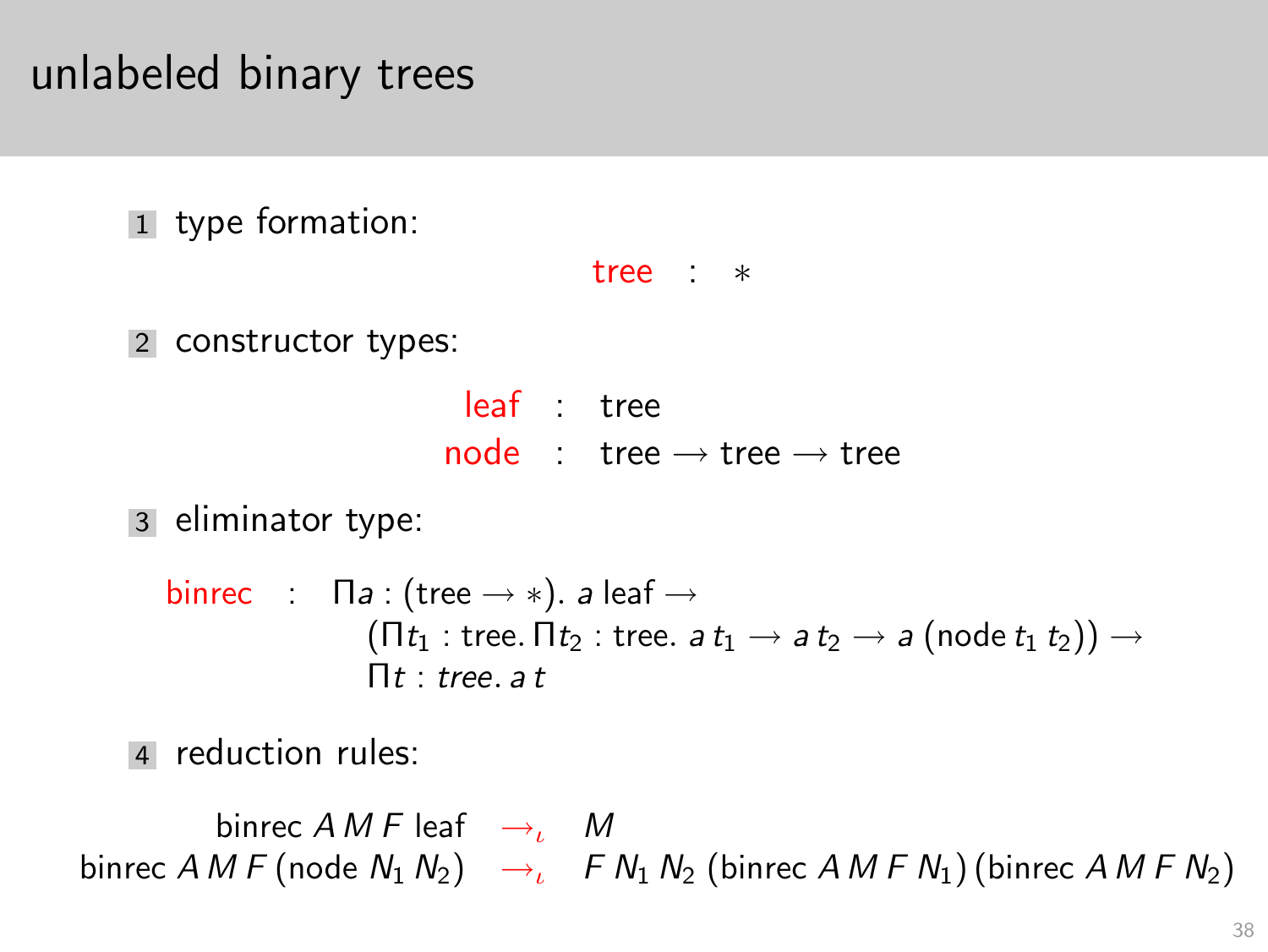W-trees

#### $=$  containers

 $Wx : A. B[x]$  type of labeled trees

A node labels B[a] edge labels from node labelled a

<span id="page-38-0"></span>

$$
a_0 : A \n b_i : B[a_0] \n a_i : A \n b'_i : B[a_3] \n a'_i : A
$$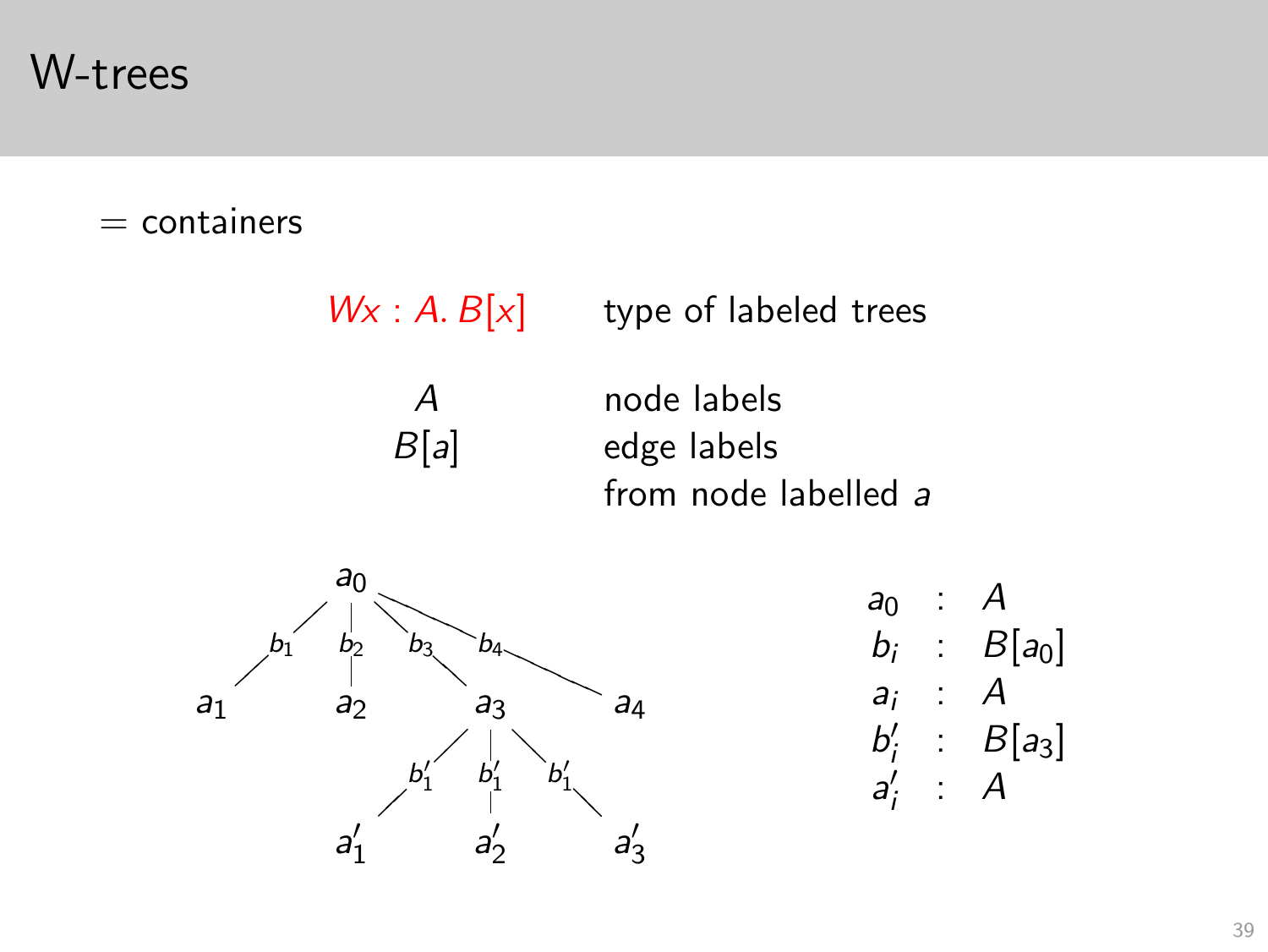#### examples of types defined as W-trees



<span id="page-39-0"></span>nat :=  $Wx : 2. R_2^* 0 1 x$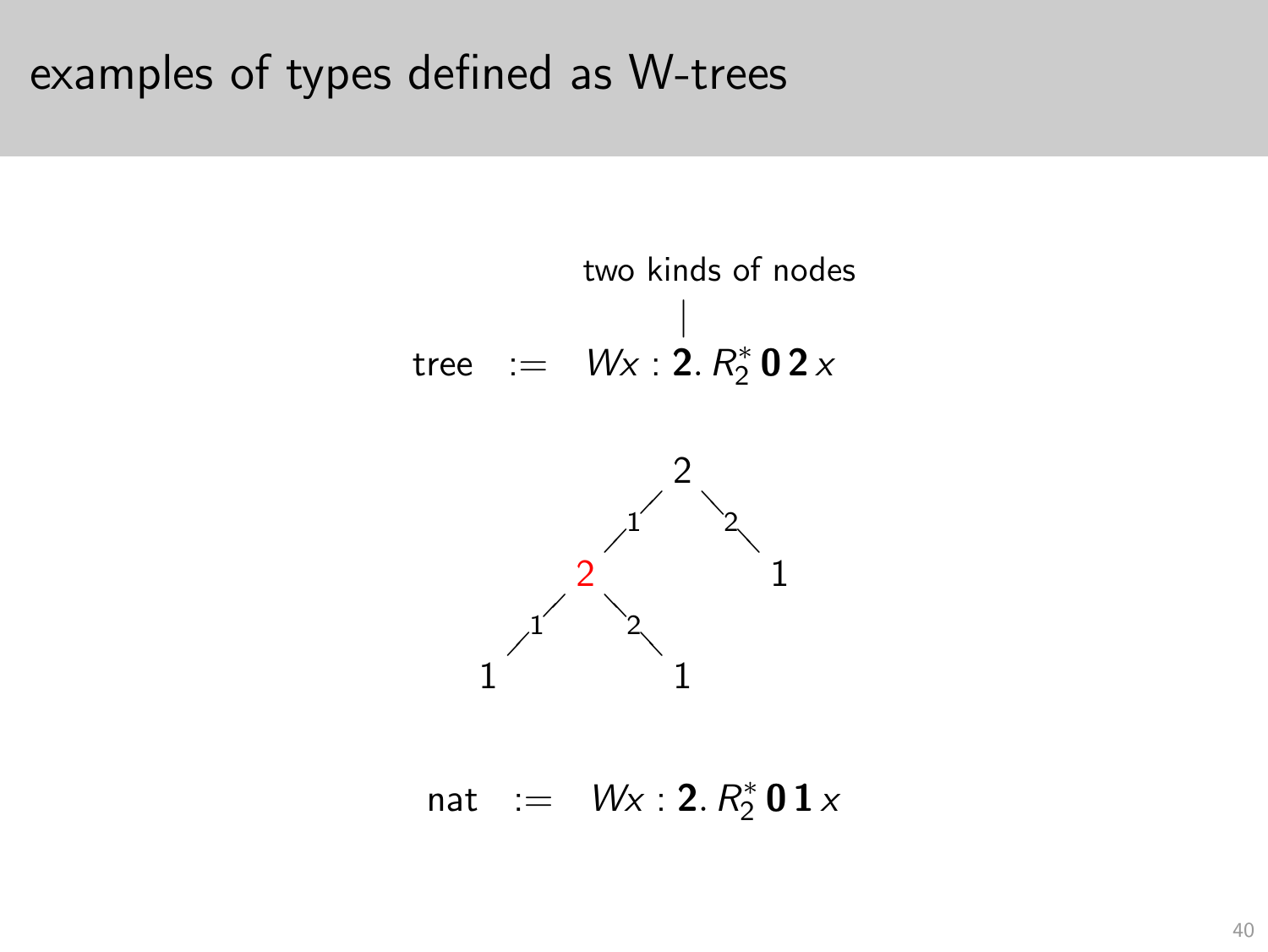### $Wx : A, B$

1 type formation:

$$
W \quad : \quad \Pi a : * \colon (a \to *) \to *
$$

2 constructor types:

sup :  $\Box a : * \Box b : (a \rightarrow *)$ .  $\Box x : a.(bx \rightarrow Wab) \rightarrow Wab$ 

3 eliminator type:

exercise!

<span id="page-40-0"></span>4 reduction rules:

exercise!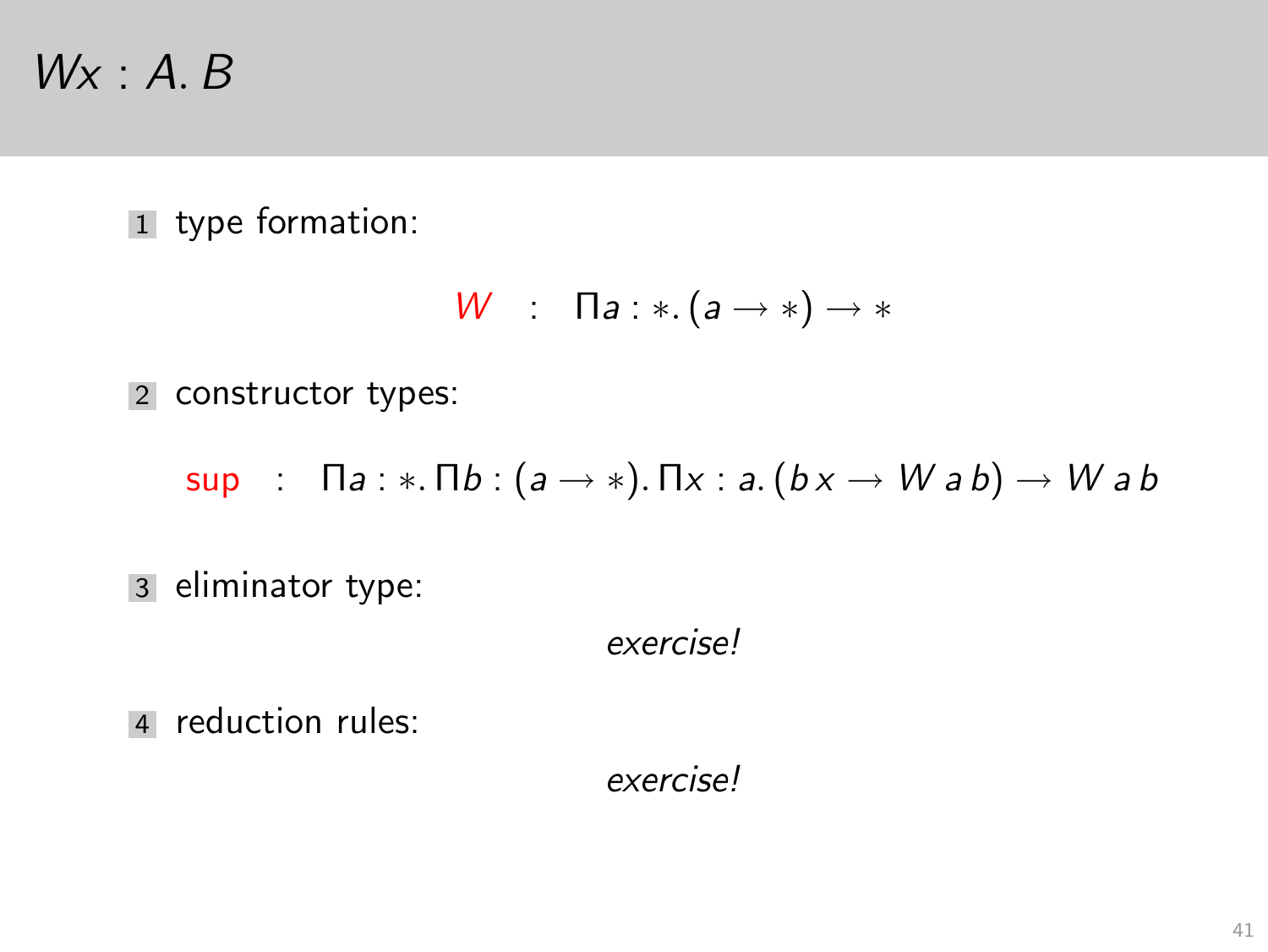#### <span id="page-41-0"></span>variations on a theme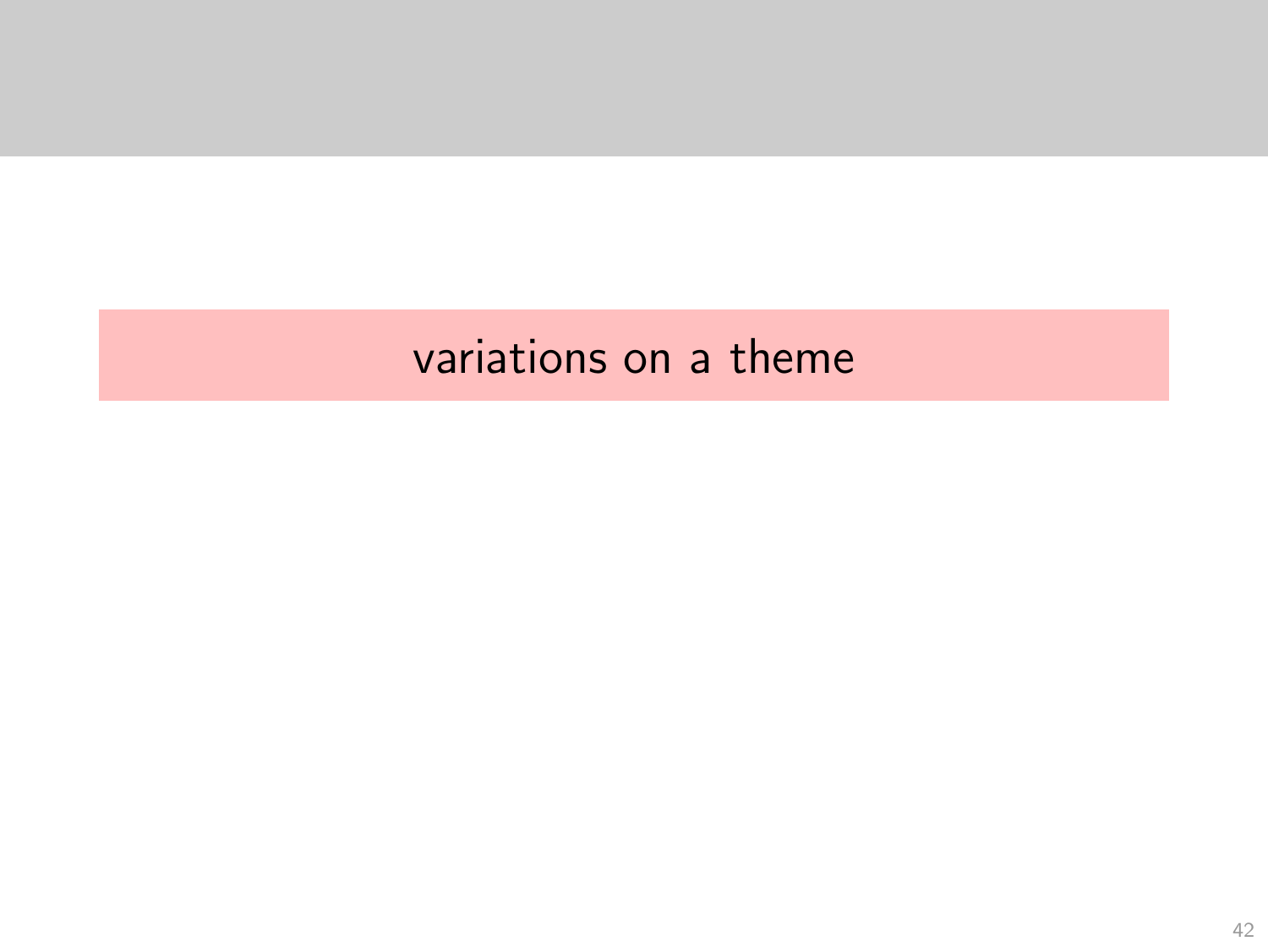differences with the paper by Peter Aczel

■ W-trees only work well in an extensional type theory

MLW  $\rightsquigarrow$  MLW<sup>ext</sup>  $\rightsquigarrow$  MLW<sup>ext</sup>PU<sub><ω</sub>

■ Martin-Löf type theory is different:

- no  $*$  and  $\square$  in judgments
- <span id="page-42-0"></span>four kind of judgments:

| Martin-Löf                    | PTS.                          |
|-------------------------------|-------------------------------|
| $\Gamma \vdash A$ type        | $\Gamma \vdash A : *$         |
| $\Gamma \vdash M : A$         | $\Gamma \vdash M : A$         |
| $\Gamma \vdash A_1 = A_2$     | $A_1 = \beta_k A_2$           |
| $\Gamma \vdash M_1 = M_2 : A$ | $^{'}M_1 =_{\beta\iota} M_2'$ |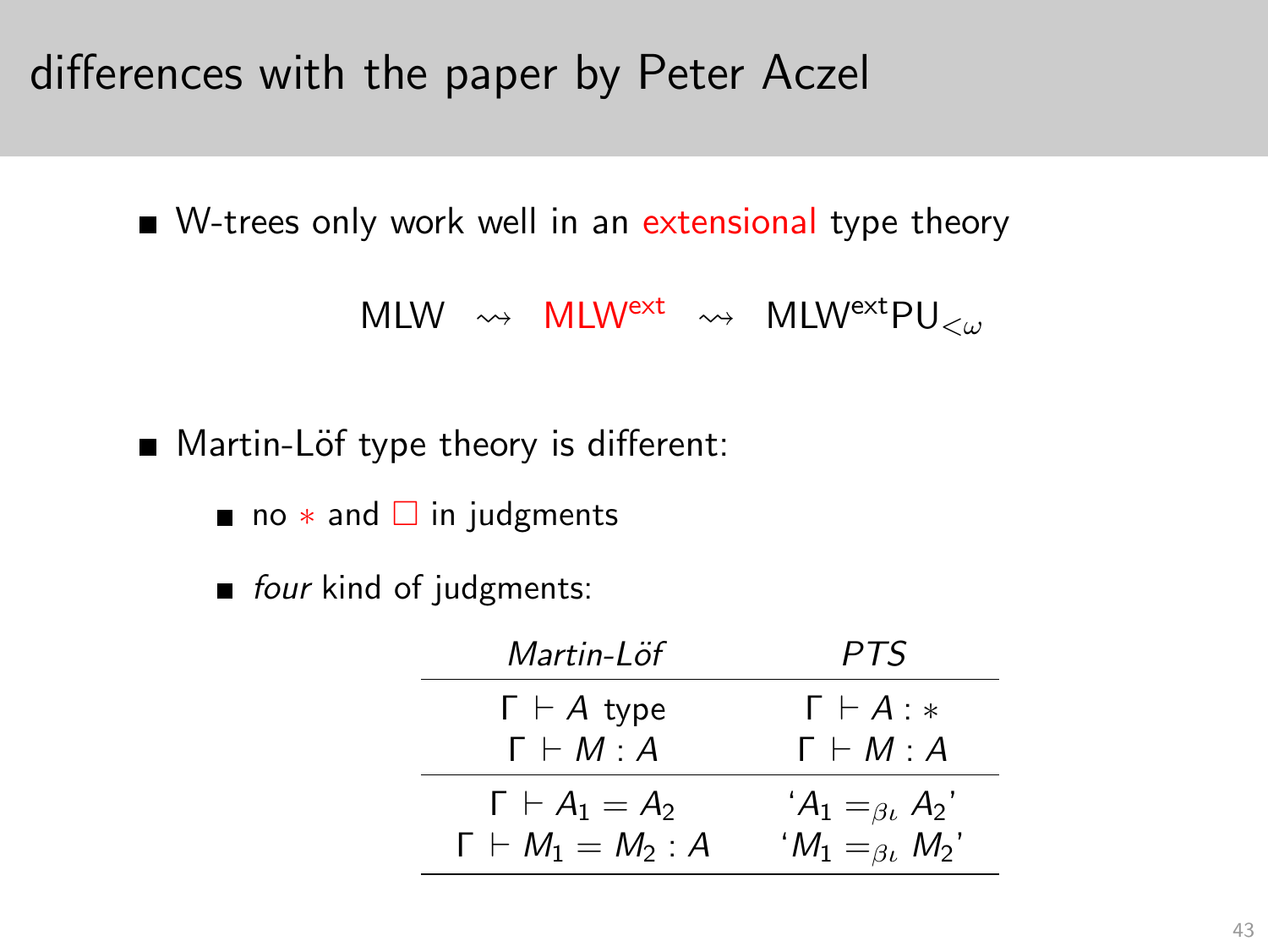function types are not inductive but ...

1 type formation:

 $\Pi x : A, B \cdot s$ 

2 constructor types:

 $\lambda x : A.M$   $\Pi x : A.B$ 

3 eliminator type:

$$
MN \ : \ B[x := N]
$$

<span id="page-43-0"></span>4 reduction rules:

$$
(\lambda x : A.M) N \rightarrow_{\beta} M[x := N]
$$